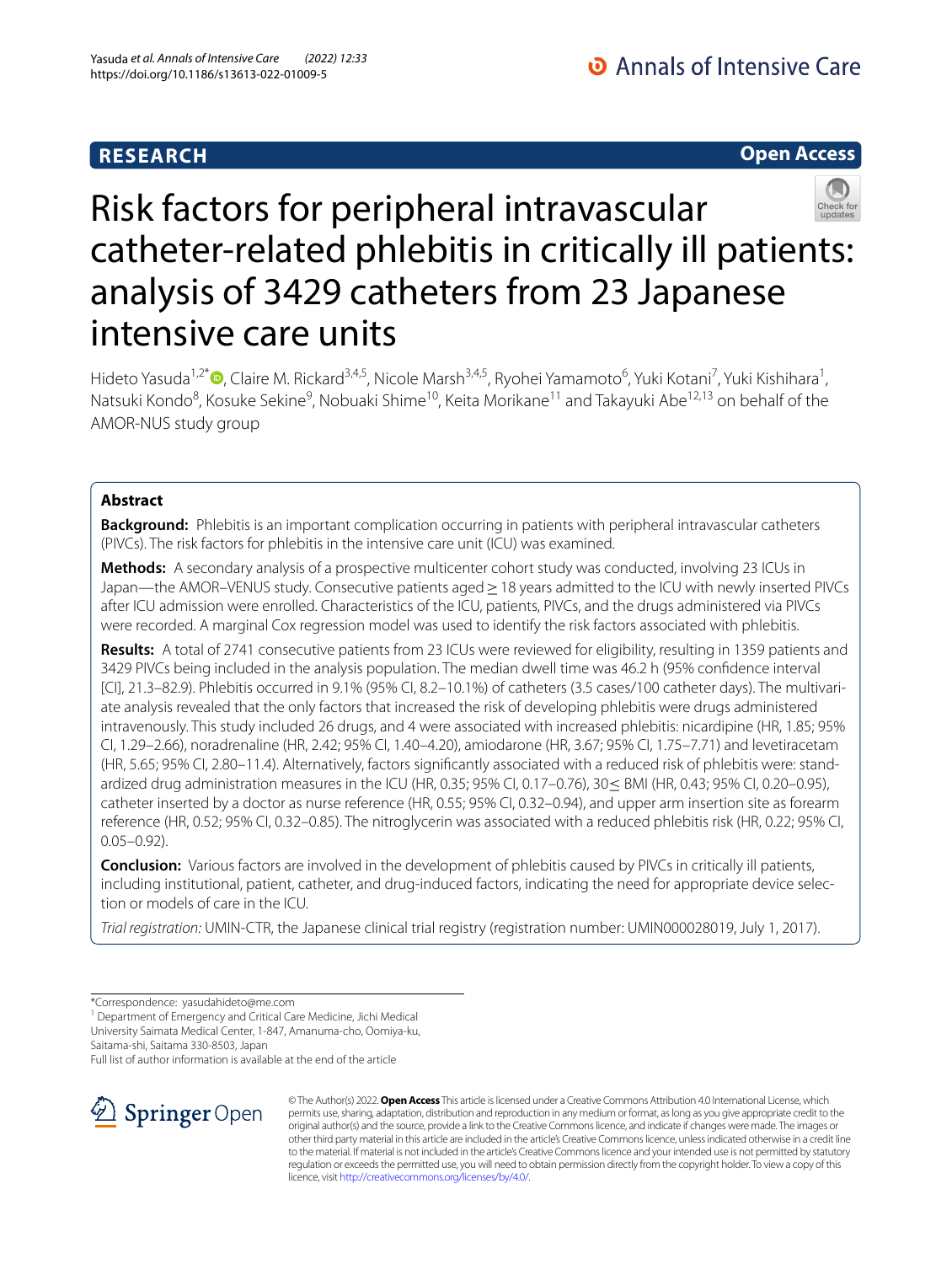**Keywords:** Catheter, Catheter-related infections, Critically ill patient, Risk factors, Intensive care unit, Catheterization, Peripheral, Phlebitis

#### **Background**

Peripheral intravascular catheters (PIVCs) are essential invasive medical devices in the intensive care unit (ICU) [[1\]](#page-11-0). Complications associated with PIVCs, especially phlebitis (irritation or infammation of the vein wall), are common, occurring at a high rate and reaching onequarter (23.8%) of catheterized patients [\[2](#page-11-1)]. Phlebitis not only causes pain, anxiety, and interruption of treatment, but can also result in serious complications such as skin necrosis and infective endocarditis [[3–](#page-11-2)[5](#page-11-3)].

Previous studies in general wards have identifed risk factors for phlebitis, including insertion site, catheter design, material, size, dressing material used, type of medication administered, and the number of catheter days [\[6–](#page-11-4)[15\]](#page-11-5). However, risk factors for phlebitis are yet to be explored in ICU [[9,](#page-11-6) [16\]](#page-11-7). Although the PIVC insertion frequency in the ICU may be higher than in the general wards, the duration of ICU stay may be shorter than that in the general wards. Furthermore, types of intravenous drugs administered through PIVCs in critically ill patients may difer from those in general wards, and these drugs may be an important risk factor for catheterrelated phlebitis in the ICU. The differences between general wards and intensive care units may infuence phlebitis risk factors. However, few adequate preventive measures have been taken due to the lack of appropriate information on the epidemiology and risk factors of phlebitis in critically ill patients.

The AMOR–VENUS study demonstrated the epidemiology of the use of PIVCs and the incidence or occurrence of phlebitis and complications in critically ill patients [[2\]](#page-11-1). In this study, the diagnostic criteria for phlebitis were in accordance with the criteria presented by the American Infusion Nurses Society (INS) [[17](#page-11-8)] (Addi-tional file [1](#page-10-0): Table S1). A secondary analysis was conducted using the database in this study to identify the risk factors for phlebitis in critically ill patients.

### **Methods**

#### **Study design and setting**

This study was conducted using the AMOR–VENUS database. This previous study was a prospective multicenter cohort study that involved 22 institutions and 23 ICUs in Japan between January 1, 2018, and March 31, 2018 [\[2](#page-11-1)]. The AMOR–VENUS study was pre-registered at UMIN-CTR under the Japanese clinical trial registry (registration number: UMIN000028019) and was

approved by the Institutional Review Board or Medical Ethics Committee of each study institution. The protocol of the AMOR–VENUS study included the epidemiological study of PIVC-induced phlebitis in intensive care and a study of risk factors for phlebitis. However, the epidemiological information and the study of risk factors were presented as separate studies to clarify the discussion points due to the vast amount of epidemiological information. A new ethical review was waived for this study since the post hoc analysis using the AMOR–VENUS database had already been approved by the AMOR– VENUS ethical review. This study was reported in accordance with the Strengthening Reporting of Observational Studies in Epidemiology (STROBE) guidelines [[18\]](#page-11-9) (see Additional file [2](#page-10-1)).

#### **Study participants and included PIVCs**

The AMOR-VENUS study database included all consecutive patients aged $\geq$ 18 years with PIVCs inserted during ICU admission. Only PIVCs that were newly inserted after ICU admission were included in this study to avoid immortal time bias, since detailed drug information administered through catheters is necessary for the analysis of this study. The inclusion and exclusion criteria details are described in the AMOR–VENUS study paper reported earlier [\[2](#page-11-1)].

#### **Data collection**

The following information was collected in this study from the AMOR–VENUS study database: ICU characteristics (provision of standardized drug administration measures in the ICU, and provision of education on venous catheter management for nurses), patient characteristics (age, gender, body height, body weight, APACHE II, SAPS II, SOFA, Charlson comorbidity index, ICU admission routes, type of admission to ICU, ICU admission category, presence of sepsis at ICU admission, and presence of mechanical ventilation), PIVC characteristics (medical staf inserting the catheter, inserted site, catheter materials, catheter gauges, skin antiseptics, use of ultrasonography, number of trials for insertion, difficulties with the insertions, types of gloves, dressing methods, infection during catheter dwell, and duration of catheter dwell), information on the drugs administered via PIVCs during ICU stay, and the outcome of phlebitis. Details of the collected data in the original study are in Additional fle [1](#page-10-0).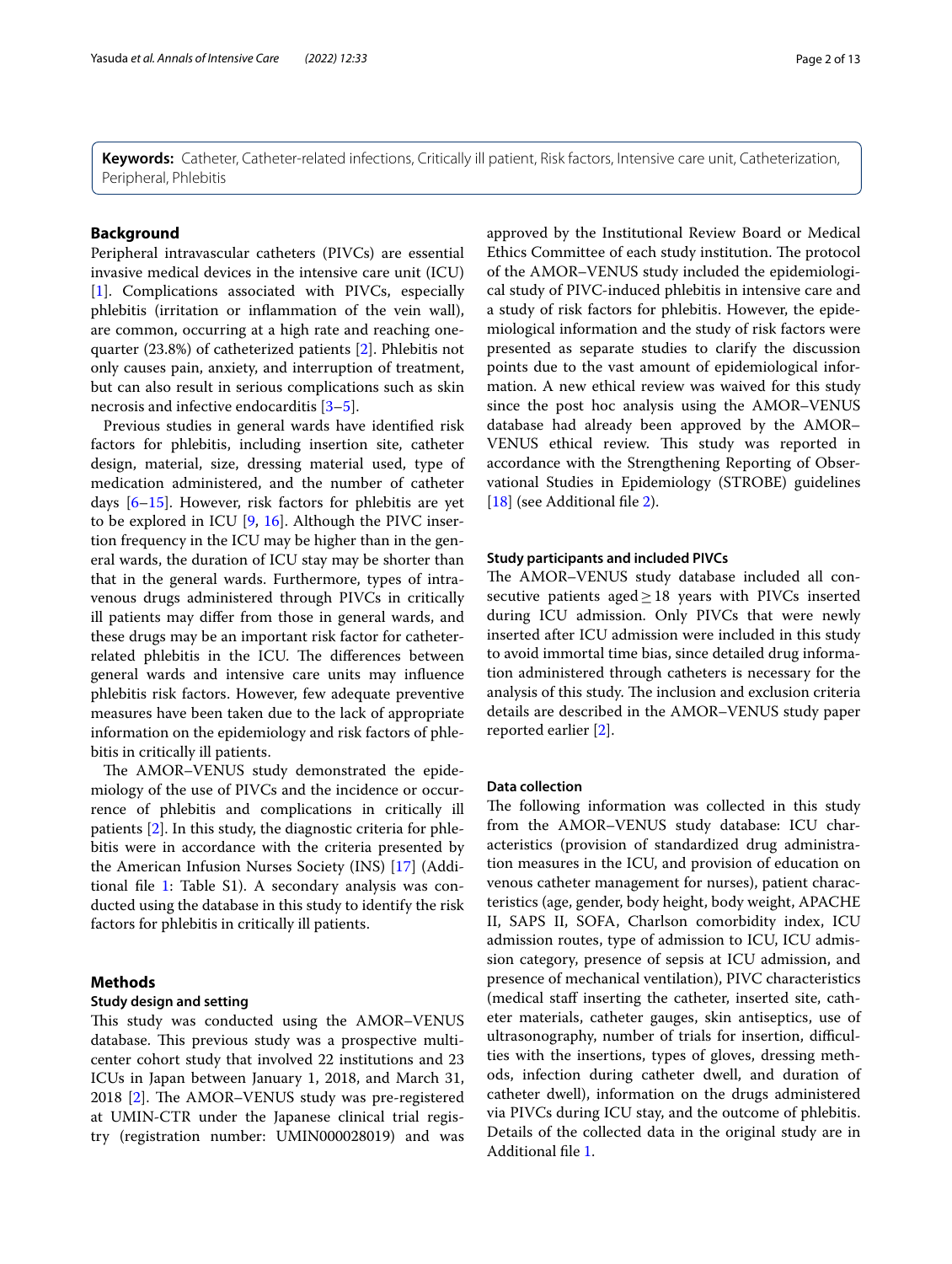## **Study outcomes**

The primary outcome was phlebitis defined using the Phlebitis Scale developed by the INS [[17](#page-11-8)] (see Additional file [1:](#page-10-0) Tables  $S1$  and  $S2$ ). The primary objective was to identify the risk factors for phlebitis using explanatory analyses. Detailed information on the defnition of phlebitis and evaluation methods was reported in the previously published AMOR–VENUS study and described in Additional fle [1](#page-10-0) of this paper. Assessors were blinded to all clinical characteristics with the exception of the six criteria necessary to diagnose phlebitis.

#### **Statistical methods**

Patient and catheter characteristics were presented as means with standard deviations (SDs) or medians with interquartile ranges (IQRs) for the continuous variables and as percentages for the categorical variables. The association between the time to occurrence of phlebitis and risk factors using multivariable marginal Cox regression analyses was assessed to take into account the within-patient and within-institution correlations between the catheters. The time zero of the marginal COX regression model was set to the time of PIVC insertion in the ICU. The censoring was defined as removal of PIVC or ICU discharge if the patient left the ICU with the PIVC inserted. A Schoenfeld's residual test was used to test the proportional hazards assumption in the Cox proportional hazards model. In this primary multiple regression model, 40 variables were included from four variable levels selected based on a priori knowledge and clinical perspectives: ICU characteristics (presence of education on venous catheter management for nurses, and standardized drug administration measures in the ICU), patient-level variables (age, gender, body mass index, and APACHE II), catheter-level variables (medical staff inserting the catheter, number of trials for insertion, use of ultrasonography, catheter insertion site, catheter gauge, type of dressing, catheter material, and presence of infections during catheter dwell), and drug-level variables (fentanyl, heparin, fat, nicardipine, dexmedetomidine, ampicillin/sulbactam, albumin, paracetamol, potassium, meropenem, steroid, ceftriaxone, vancomycin, magnesium, peripheral parenteral nutrition, phosphorus, noradrenaline, carperitide, midazolam, nitroglycerin, dobutamine, cefmetazole, amiodarone, cefepime, levetiracetam, and landiolol). The standardized drug administration measures in the ICU in this study were defned according to documented standard operating procedures for drug administration supervised by a pharmacist at the relevant institution, which included the drug's composition, choice of administration route, administration rate, and contraindications to compounding. Spline curves were drawn to evaluate whether the continuous variables (age, body mass index, and APACHE II) had a linear efect on phlebitis, and whether they were judged not to be linear, cutoff values were set with reference to the spline curves and treated as categorical variables. The drugs were included in the multivariable model as binary data. The types of drugs included in the multivariable model were limited to those administered at a percentage more frequent than 5% of all PIVCs with a phlebitis incidence of at least 1%. Multivariate analysis was performed only for the complete cases without multiple imputations when missing values were found in the factors included in the multivariate analysis.

The multicollinearity between each factor was evaluated using a variance infation factor, with a value of 10 or more being considered to be associated with multicollinearity. When multicollinearity was suggested, one of the variables was excluded from the model. A multivariate analysis was also performed using backward selection methods as a sensitivity analysis. The analyses were performed using JMP V.10.0 and SAS version 9.4 (SAS Inc., Cary, NC).

#### **Results**

#### **Participating patients and PIVCs**

A total of 2741 patients and 7118 PIVCs from 23 ICUs were included in the AMOR–VENUS study database (Fig. [1\)](#page-3-0). Of the 7118 PIVCs, 1382 patients and 3689 PIVCs were excluded due to insertion outside ICU. Finally, 1359 patients and 3429 PIVCs were analyzed (Fig. [1\)](#page-3-0).

#### **Incidence of phlebitis**

Phlebitis occurred in 313 of 3429 PIVCs (9.1%; 95% CI 8.2–[1](#page-10-0)0.1%) (see Additional file 1: Table S3). The incidence rate of phlebitis per 100 catheter insertion days was 3.5 (95% CI 3.1–3.9) of PIVCs. Details of the characteristics of phlebitis are shown in Additional fle [1](#page-10-0): Table S4.

#### **Patients' characteristics and PIVCs with phlebitis**

Table [1](#page-4-0) shows the characteristics of patients with and without PIVC phlebitis at ICU admission. The mean  $\pm$  SD age of the study population was  $66.4 \pm 15.8$  years. Most patients (72.0%) were admitted to the ICU from the operating room (59.0% for elective operation and 13.0% for emergency operation), followed by the emergency room ([ER] 18.8%). Sepsis or septic shock accounted for 8.4% of the cases. The patients who developed phlebitis had a higher disease severity than those who did not (APACHE II,  $16.9 \pm 6.3$  vs.  $14.7 \pm 7.2$ ). They were more frequently admitted to the ICU via the general ward (12.4% vs. 6.7%) and were more frequently diagnosed with sepsis and septic shock at ICU admission (14.3% vs. 8.0%). On the other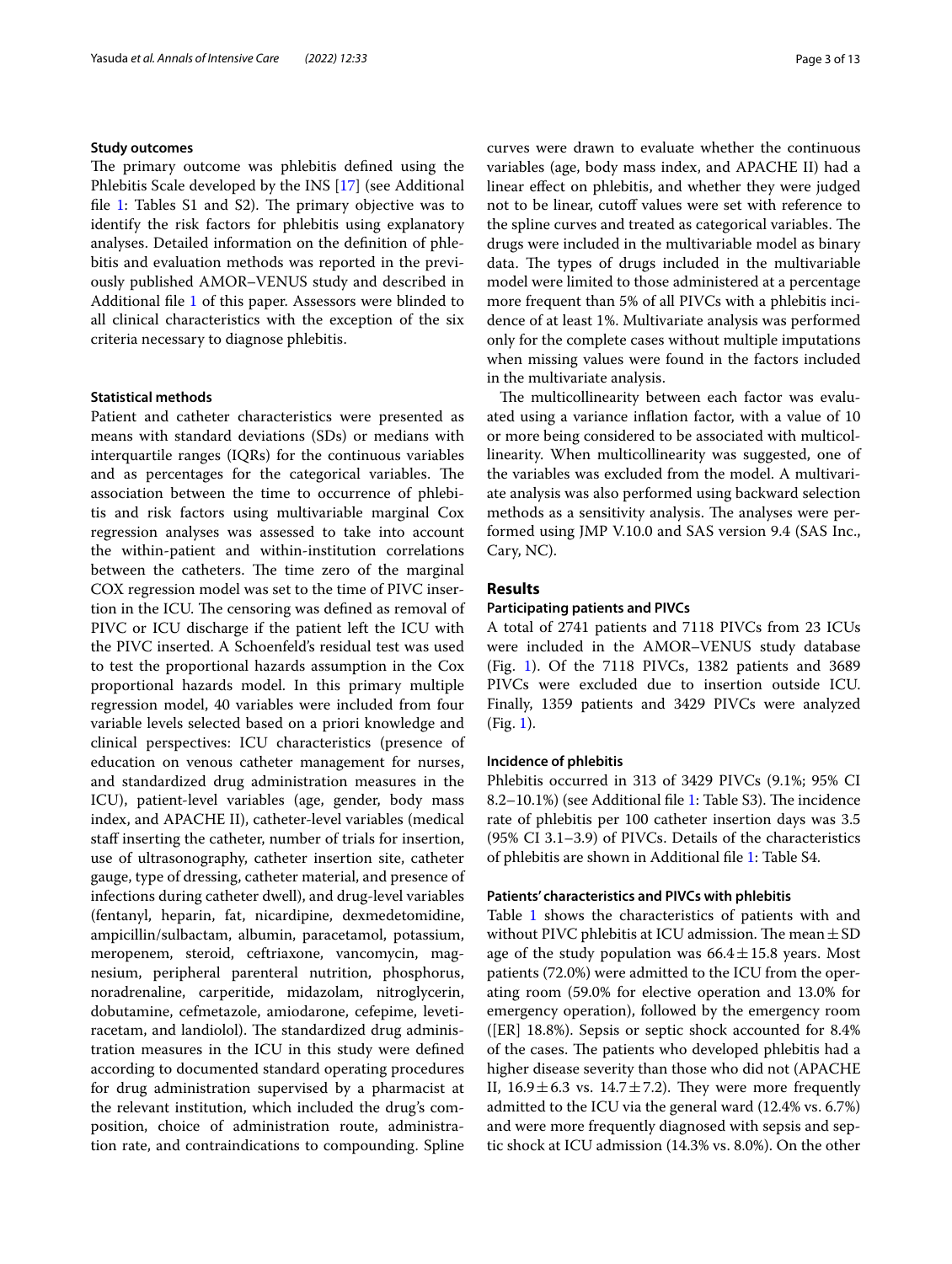

<span id="page-3-0"></span>hand, the rate of elective postoperative status was lower in patients with phlebitis (35.2% vs. 61.0%).

Table [2](#page-5-0) presents the PIVC characteristics with or without phlebitis. The most frequently used insertion site was the forearm (53.9%), followed by the back of the hand (14.8%). Of the 3429 PIVCs, 2102 (61.4%) were removed before ICU discharge, with a median PIVC insertion duration of 46.2 h and an interquartile range (IQR) of 21.3–82.9 h. In terms of the insertion site, the incidence of phlebitis was high with the catheters inserted in the forearm (60.7% with phlebitis vs. 53.3% without phlebitis) and low in the catheters inserted in the hand (10.5% with phlebitis vs. 15.2% without phlebitis). In addition, the number of phlebitis cases difered depending on the catheter material: PEU-Vialon material was less common in catheters with phlebitis (26.5% with phlebitis vs. 32.2% without phlebitis), but polyurethane material was more common (34.8% with phlebitis vs. 27.9% without phlebitis).

## **Comparisons of characteristics of PIVC and Drugs between with and without phlebitis**

Table [3](#page-6-0) shows the drug characteristics included in the multivariable model. More than 300 drugs were administered to the included patients, and 26 were administered in at least 5% of patients, with a phlebitis frequency of > 1%. As outlined in Table [3,](#page-6-0) fentanyl was the most commonly administered drug (13.5%), followed by heparin (9.7%) and nicardipine (9.0%). As for the incidence of phlebitis, levetiracetam had the highest (26.8%), followed by amiodarone (22.0%), noradrenaline (21.6%), and midazolam (20.0%). Statistical analyses show that nicardipine, noradrenaline, and potassium were associated with an increased incidence of phlebitis. Levetiracetam was associated with an increased incidence of phlebitis, although it was administered less frequently than the others.

## **Multivariable multilevel analysis for the occurrence of phlebitis**

Univariable and multivariable multilevel marginal Cox regression analyses were performed to determine the risk factors for phlebitis (Table [4\)](#page-7-0) after the Cox proportional hazards assumptions were checked for all risk factors (data were not shown). Spline curves of age and body mass index for the occurrence of phlebitis are shown in Additional fle [1:](#page-10-0) Fig. S1. Age showed a linear association with phlebitis, but body mass index and APACHE II were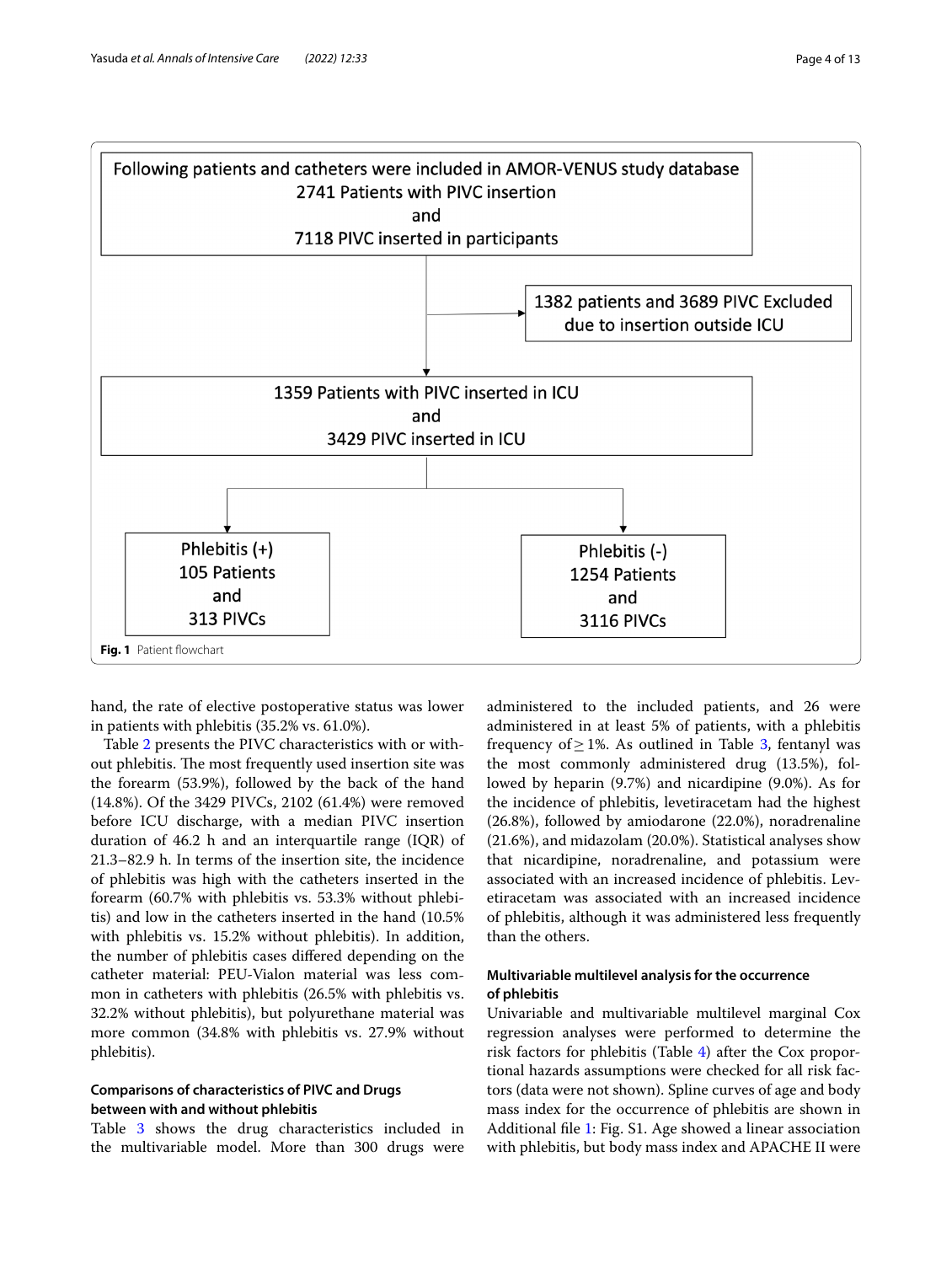| <b>Variables</b>                                                               | <b>All patients</b><br>$N = 1359$ | Phlebitis $(+)$<br>$N = 105$<br>(7.7%) | Phlebitis $(-)$<br>$N = 1254$<br>(92.3%) | p value  |
|--------------------------------------------------------------------------------|-----------------------------------|----------------------------------------|------------------------------------------|----------|
| Age, mean (SD), years                                                          | 66.4 (15.8)                       | 70.9 (13.2)                            | 66.1 (16.0)                              | 0.003    |
| Gender, male (n, %)                                                            | 816 (60.0%)                       | 63 (60.0%)                             | 753 (60.1%)                              | 0.99     |
| Body height, mean (SD), cm <sup>a</sup>                                        | 161 (9.9)                         | 161(9.8)                               | 161(9.9)                                 | 0.99     |
| Body weight, mean (SD), kg <sup>b</sup>                                        | 59.1 (14.2)                       | 57.9 (14.0)                            | 59.2 (14.2)                              | 0.37     |
| BMI, mean (SD) <sup>a</sup>                                                    | 22.8(4.3)                         | 22.3(4.3)                              | 22.8(4.3)                                | 0.24     |
| APACHE II, mean (SD)                                                           | 14.8(7.2)                         | 16.9(6.3)                              | 14.7(7.2)                                | 0.003    |
| SAPS II, mean (SD)                                                             | 32.2 (18.5)                       | 37.3 (14.6)                            | 31.7 (18.7)                              | 0.003    |
| SOFA, mean (SD)                                                                | 4.8(3.4)                          | 5.6(3.3)                               | 4.7(3.4)                                 | 0.007    |
| Charlson comorbidity index, mean (SD)                                          | 4.3(2.6)                          | 4.5(2.5)                               | 4.3(2.6)                                 | 0.38     |
| ICU admission from (n, %)                                                      |                                   |                                        |                                          |          |
| Operation room                                                                 | 979 (72.0%)                       | 58 (55.2%)                             | 921 (73.5%)                              | < 0.0001 |
| Emergency room                                                                 | 256 (18.8%)                       | 29 (12.4%)                             | 227 (18.1%)                              | 0.02     |
| General ward                                                                   | 97 (7.1%)                         | 13 (12.4%)                             | 84 (6.7%)                                | 0.03     |
| Outpatients                                                                    | $11(0.8\%)$                       | $2(1.9\%)$                             | 9(0.7%)                                  | 0.19     |
| Transfer from other hospital                                                   | 16 (1.2%)                         | 3(2.9%)                                | 13 (1.0%)                                | 0.10     |
| Type of admission to ICU $(n, %)$                                              |                                   |                                        |                                          |          |
| Elective surgical                                                              | 802 (59.0%)                       | 37 (35.2%)                             | 765 (61.0%)                              | < 0.0001 |
| Emergency surgical                                                             | 177 (13.0%)                       | 21 (20.0%)                             | 156 (12.4%)                              | 0.03     |
| Medical                                                                        | 380 (28.0%)                       | 47 (44.8%)                             | 333 (26.6%)                              | < 0.0001 |
| ICU admission category (n, %)                                                  |                                   |                                        |                                          |          |
| Cardiology                                                                     | 438 (32.2%)                       | 35 (33.3%)                             | 403 (32.1%)                              | 0.80     |
| Pulmonary                                                                      | 171 (12.6%)                       | 15 (14.3%)                             | 156 (12.4%)                              | 0.58     |
| Gastrointestinal                                                               | 295 (21.7%)                       | 13 (12.4%)                             | 282 (22.5%)                              | 0.02     |
| Neurology                                                                      | 127 (9.3%)                        | 17 (16.2%)                             | 110 (8.8%)                               | 0.01     |
| Trauma                                                                         | 47 (3.5%)                         | $4(3.8\%)$                             | 43 (3.4%)                                | 0.84     |
| Urology                                                                        | 44 (3.2%)                         | $3(2.9\%)$                             | 41 (3.3%)                                | 0.82     |
| Gynecology                                                                     | 37 (2.7%)                         | $1(1.0\%)$                             | 36 (2.9%)                                | 0.25     |
| Skin/tissue                                                                    | 31 (2.3%)                         | $1(1.0\%)$                             | 30 (2.4%)                                | 0.34     |
| Others                                                                         | 133 (9.8%)                        | 12 (11.4%)                             | 121 (9.7%)                               | 0.56     |
| Sepsis at ICU admission (n, %)                                                 |                                   |                                        |                                          |          |
| Sepsis                                                                         | 48 (3.5%)                         | 7(6.7%)                                | 41 (3.3%)                                | 0.07     |
| Septic shock                                                                   | 67 (4.9%)                         | 8(7.6%)                                | 59 (4.8%)                                | 0.19     |
| Mechanical ventilation within 24 h after admission<br>to ICU (n, %) $^{\circ}$ |                                   |                                        |                                          |          |
| Non-invasive ventilation                                                       | 55 (4.1%)                         | 6(5.8%)                                | 49 (4.0%)                                | 0.37     |
| Invasive ventilation                                                           | 343 (25.4%)                       | 43 (41.8%)                             | 300 (24.4%)                              | 0.0001   |

## <span id="page-4-0"></span>**Table 1** Patient characteristics at ICU admission with or without phlebitis

*APACHE* Acute Physiology AND Chronic Health Evaluation, *BMI* body mass index, *ICU* intensive care unit, *SAPS* simplifed acute physiology score, *PIVC* peripheral intravenous catheter, *SD* standard deviation, *SOFA* sequential organ failure assessment

Missing data: a) *n*=2, b) missing data: n=1, c) missing data: n=27

not considered to be a linear efect on the occurrence of phlebitis. Therefore, the spline curves were used as a reference to set the cutoff values of body mass index ( $\leq$ 15, 16–22, 23–29, and 30≤) and APACHE II (≤15, 16–25, and  $26 \leq$ ). The drugs associated with increased incidence of phlebitis were nicardipine (HR, 1.85; 95% CI, 1.29– 2.66), noradrenaline (HR, 2.42; 95% CI, 1.40–4.20), amiodarone (HR, 3.67; 95% CI, 1.75–7.71) and levetiracetam  $(HR, 5.65; 95\% \text{ CI}, 2.80-11.4)$ . The multivariate analysis revealed that the only factor that increased the risk of developing phlebitis were drugs.

On the other hand, factors that had a signifcantly decreased association with phlebitis were standardized drug administration measures in the ICU (HR, 0.35; 95% CI, 0.17–0.76),  $30 \leq \text{BMI (HR, 0.43; 95% CI, 0.20–0.95)}$ , a catheter inserted by a doctor as nurse reference (HR, 0.55;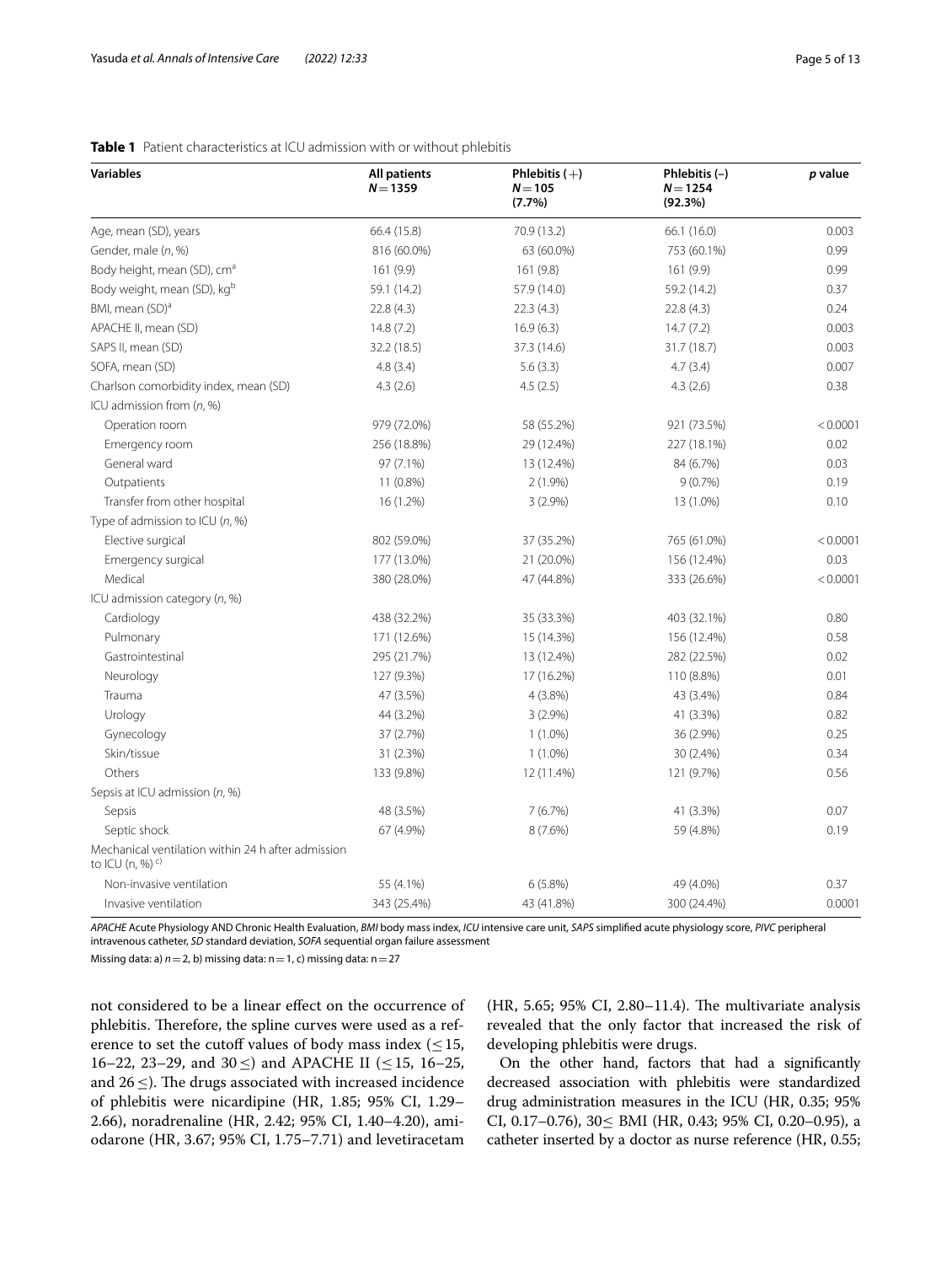## <span id="page-5-0"></span>**Table 2** All PIVC characteristics during insertion with or without phlebitis

| <b>Variables</b>                                      | All catheter<br>$N = 3429$ | Phlebitis $(+)$<br>$N = 313$ | Phlebitis $(-)$<br>$N = 3116$ | P value |
|-------------------------------------------------------|----------------------------|------------------------------|-------------------------------|---------|
| Catheter inserted by $(n, %)^a$                       |                            |                              |                               |         |
| Doctor                                                | 287/2663 (10.8%)           | 21/246 (8.0%)                | 266/2417 (11.0%)              | 0.13    |
| Nurse                                                 | 2393/2663 (89.9%)          | 243/246 (92.0%)              | 2150/2417 (89.0%)             | 0.12    |
| Medical technologist                                  | 1/2663 (0.04%)             | 0/246(0%)                    | 1/2417 (0.04%)                | 0.74    |
| Inserted site (n, %)                                  |                            |                              |                               |         |
| Upper arm                                             | 356/3429 (10.4%)           | 22/313 (7.0%)                | 334/3116 (10.7%)              | 0.04    |
| Forearm                                               | 1849/3429 (53.9%)          | 190/313 (60.7%)              | 1659/3116 (53.2%)             | 0.01    |
| Elbow                                                 | 163/3429 (4.8%)            | 15/313 (4.8%)                | 148/3116 (4.8%)               | 0.97    |
| Wrist                                                 | 162/3429 (4.7%)            | 11/313 (3.5%)                | 151/3116 (4.9%)               | 0.29    |
| Hand                                                  | 507/3429 (14.8%)           | 33/313 (10.5%)               | 474/3116 (15.2%)              | 0.03    |
| Lower leg                                             | 225/3429 (6.6%)            | 23/313 (7.4%)                | 202/3116 (6.5%)               | 0.55    |
| Dorsal foot                                           | 137/3429 (4.0%)            | 17/313 (5.4%)                | 120/3116 (3.9%)               | 0.17    |
| Others                                                | 30/3429 (0.9%)             | 2/313 (0.6%)                 | 28/3116 (0.9%)                | 0.46    |
| Catheter material                                     |                            |                              |                               |         |
| PEU-Vialon*                                           | 1087/3116 (31.7%)          | 83/313 (26.5%)               | 1004/3116 (32.2%)             | 0.04    |
| Polyurethane                                          | 978/3116 (28.5%)           | 109/313 (34.8%)              | 869/3116 (27.9%)              | 0.01    |
| Polyethylene                                          | $0/3116(0\%)$              | 0/313(0%)                    | $0/3116(0\%)$                 |         |
| Tetrafluoroethylene                                   | 1292/3116 (37.7%)          | 111/313 (35.5%)              | 1181/3116 (37.9%)             | 0.40    |
| Others                                                | 72/3116 (2.1%)             | 10/313 (3.2%)                | 62/3116 (2.0%)                | 0.16    |
| Catheter gauge (n, %) <sup>b</sup>                    |                            |                              |                               |         |
| 14G                                                   | 1/3368 (0.03%)             | $0/308(0\%)$                 | 1/3060 (0.03%)                | 0.75    |
| 16G                                                   | 74/3368 (2.2%)             | 9/308 (2.9%)                 | 65/3060 (2.1%)                | 0.36    |
| <b>18G</b>                                            | 89/3368 (2.6%)             | 8/308 (2.6%)                 | 81/3060 (2.7%)                | 0.96    |
| 20G                                                   | 888/3368 (26.4%)           | 56/308 (18.2%)               | 832/3060 (27.2%)              | < 0.01  |
| 22G                                                   | 2254/3368 (66.9%)          | 226/308 (73.4%)              | 2028/3060 (66.3%)             | 0.01    |
| 24G                                                   | 62/3368 (1.8%)             | 9/308 (2.9%)                 | 53/3060 (1.7%)                | 0.14    |
| Antiseptic solution before catheterization $(n, %)^c$ |                            |                              |                               |         |
| None                                                  | 8/2665 (0.3%)              | 1/260 (0.3%)                 | 7/2405 (0.3%)                 | 0.79    |
| Alcohol                                               | 2599/2665 (97.5%)          | 254/260 (97.7%)              | 2345/240 (97.5%)              | 0.85    |
| 0.2% chlorhexidine alcohol                            | 21/2665 (0.8%)             | 1/260 (0.3%)                 | 20/2405 (0.8%)                | 0.44    |
| 0.5% chlorhexidine alcohol                            | 15/2665 (0.6%)             | 3/260 (1.2%)                 | 12/2405 (0.5%)                | 0.18    |
| 1.0% chlorhexidine alcohol                            | 17/2665 (0.6%)             | $0/260(0\%)$                 | 17/2405 (0.7%)                | 0.17    |
| 10% povidone iodine                                   | 2/2665 (0.08%)             | $0/260(0\%)$                 | 2/2405 (0.08%)                | 0.64    |
| Other                                                 | 3/2665 (0.1%)              | 1/260 (0.3%)                 | 2/2405 (0.08%)                | 0.17    |
| Use of ultrasonography $(n, %)^d$                     | 58/2636 (2.2%)             | 4/260 (1.6%)                 | 54/2376 (2.3%)                | 0.44    |
| Number of trials for insertion $(n, %)^e$             |                            |                              |                               |         |
| 1                                                     | 2119/2619 (80.9%)          | 207/257 (80.6%)              | 1912/2362 (81.0%)             | 0.88    |
| $\overline{2}$                                        | 313/2619 (12.0%)           | 27/257 (10.5%)               | 286/2362 (12.1%)              | 0.45    |
| 3                                                     | 130/2619 (5.0%)            | 18/257 (7.0%)                | 112/2362 (4.7%)               | 0.11    |
| 4                                                     | 26/2619 (1.0%)             | $1/257(0.4\%)$               | 25/2362 (1.1%)                | 0.30    |
| 5                                                     | 15/2619 (0.6%)             | $1/257(0.4\%)$               | 14/2362 (0.6%)                | 0.68    |
| $\geq 6$                                              | 16/2619 (0.6%)             | 3/257 (1.2%)                 | 13/2362 (0.6%)                | 0.23    |
| Difficulties with the insertions $(n, %)^{\dagger}$   |                            |                              |                               |         |
| Easy                                                  | 1232/2594 (47.5%)          | 113/253 (44.7%)              | 1119/2341 (47.8%)             | 0.34    |
| Slightly easy                                         | 772/2594 (29.8%)           | 76/253 (30.0%)               | 696/2341 (29.7%)              | 0.92    |
| Slightly difficult                                    | 456/2594 (17.6%)           | 49/253 (19.4%)               | 407/2341 (17.4%)              | 0.43    |
| Difficult                                             | 134/2594 (5.2%)            | 15/253 (5.9%)                | 119/2341 (5.1%)               | 0.56    |
| Glove $(n, %)^{9}$                                    |                            |                              |                               |         |
| Sterile                                               | 19/2630 (0.7%)             | 0/259(0%)                    | 19/2371 (0.8%)                | 0.15    |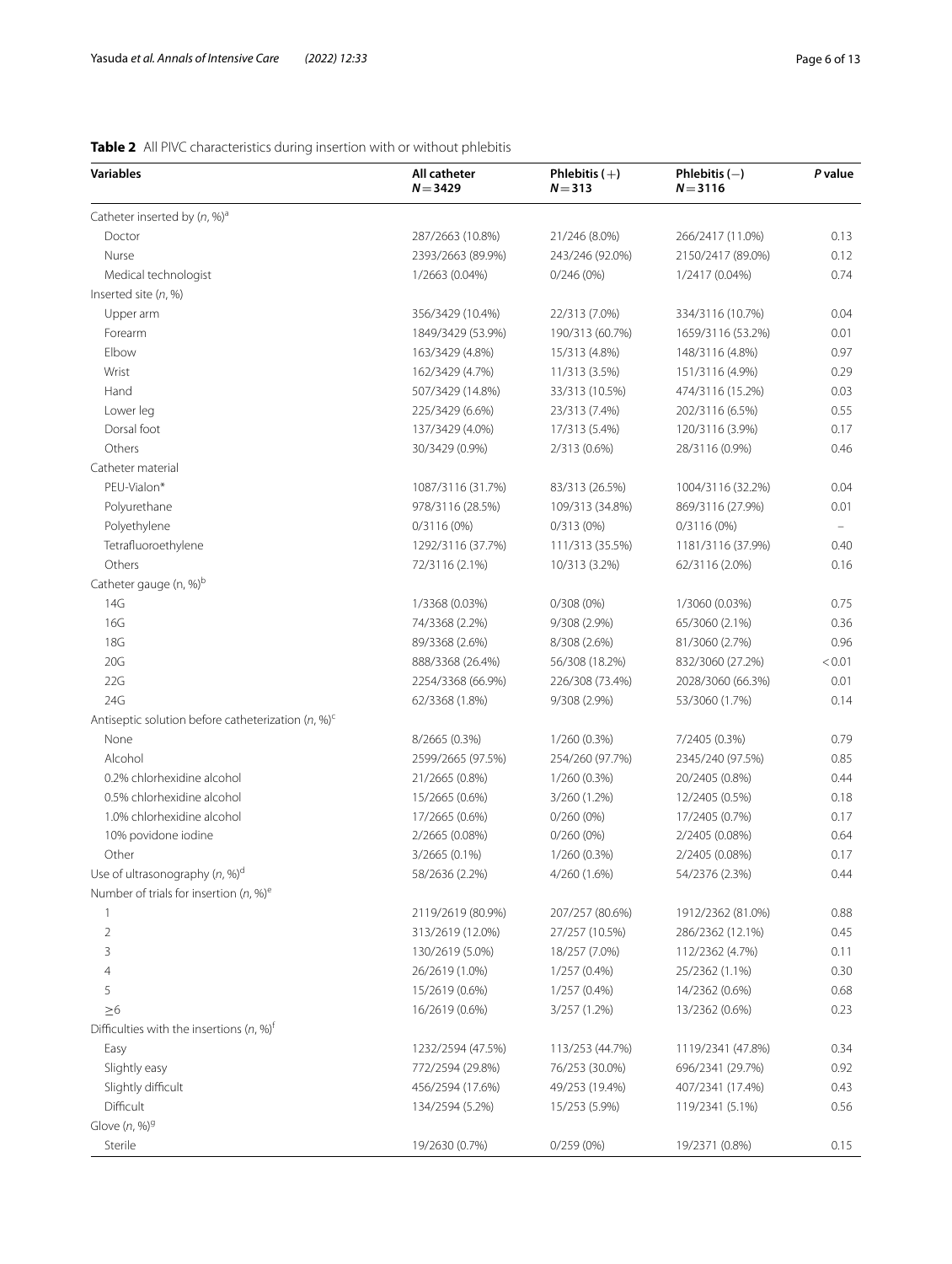## **Table 2** (continued)

| <b>Variables</b>                                 | All catheter<br>$N = 3429$ | Phlebitis $(+)$<br>$N = 313$ | Phlebitis $(-)$<br>$N = 3116$ | P value |
|--------------------------------------------------|----------------------------|------------------------------|-------------------------------|---------|
| Non-sterile                                      | 2496/2630 (94.9%)          | 244/259 (94.2%)              | 2252/2371 (95.0%)             | 0.59    |
| Nothing                                          | 115/2630 (4.4%)            | 15/259 (5.8%)                | 100/2371 (4.2%)               | 0.24    |
| Dressing $(n, %)^h$                              |                            |                              |                               |         |
| Chlorhexidine-impregnated dressing chrolehexidne | $0/3396(0\%)$              | $0/307(0\%)$                 | $0/3089(0\%)$                 |         |
| Sterile polyurethane dressing                    | 3327/3396 (98.0%)          | 298/307 (97.1%)              | 3029/3089 (98.1%)             | 0.24    |
| Non-sterile polyurethane dressing polyuretane    | 60/3396 (1.8%)             | 8/307 (2.6%)                 | 52/3089 (1.7%)                | 0.24    |
| Gauze dressing                                   | 1/3396 (0.03%)             | 0/307(0%)                    | 1/3089 (0.03%)                | 0.75    |
| Tape dressing                                    | 8/3396 (0.2%)              | 1/307 (0.3%)                 | 7/3089 (0.2%)                 | 0.73    |
| Any infection during catheter dwell (n, %)       | 803/3429 (23.4%)           | 90/313 (28.8%)               | 713/3116 (22.9%)              | 0.02    |
| Duration of catheter dwell, median (IQR), hour   | 46.2 (21.3-82.9)           | 37.0 (19.2–57.6)             | 44.8 (21.0-81.5)              | < 0.01  |

*ICU* intensive care unit, *IQR* interquartile range, *PIVC* peripheral intravenous catheter

*ER* emergency room, *OR* operation room

\*PEU-Vialon: polyetherurethane without leachable additives missing data: a) n=699, b) missing data: n=56, c) missing data: n=711, d) missing data: n=740, e) missing data: n=754, f) missing data: n=775, g) missing data: n=745, h) missing data: *n*=30

## <span id="page-6-0"></span>**Table 3** Comparison of the drugs administrated via PIVC with or without phlebitis

|                             | No. of catheters with drug<br>administration<br>$N = 3429$ | <b>Proportion of phlebitis</b><br>within drug (%) | Phlebitis $(+)$<br>$N = 313$ | Phlebitis $(-)$<br>$N = 3116$ | P value  |
|-----------------------------|------------------------------------------------------------|---------------------------------------------------|------------------------------|-------------------------------|----------|
| Fentanyl (n, %)             | 1463 (13.5%)                                               | 10.6                                              | 49 (15.7%)                   | 414 (13.3%)                   | 0.24     |
| Heparin (n, %)              | 334 (9.7%)                                                 | 8.4                                               | 28 (8.9%)                    | 306 (9.8%)                    | 0.62     |
| Fat $(n, %)$                | 308 (9.0%)                                                 | 11.4                                              | 35 (11.2%)                   | 273 (8.8%)                    | 0.15     |
| Nicardipine (n, %)          | 307 (9.0%)                                                 | 16.9                                              | 52 (16.6%)                   | 255 (8.2%)                    | < 0.0001 |
| Dexmedetomidine (n, %)      | 292 (8.5%)                                                 | 14.0                                              | 41 (13.1%)                   | 251 (8.1%)                    | 0.002    |
| Ampicillin/sulbactam (n, %) | 199 (5.8%)                                                 | 10.1                                              | 20 (6.4%)                    | 179 (5.7%)                    | 0.64     |
| Albumin $(n,%)$             | 176 (5.1%)                                                 | 14.2                                              | 25 (8.0%)                    | 151 (4.8%)                    | 0.02     |
| Paracetamol (n,%)           | 166 (4.8%)                                                 | 6.0                                               | 10 (3.2%)                    | 156 (5.0%)                    | 0.16     |
| Potassium (n, %)            | 154 (4.5%)                                                 | 16.9                                              | 26 (8.3%)                    | 128 (4.1%)                    | 0.0006   |
| Meropenem (n, %)            | 135 (3.9%)                                                 | 11.9                                              | 16 (5.1%)                    | 119 (3.8%)                    | 0.26     |
| Steroid (n, %)              | 125 (3.7%)                                                 | 7.2                                               | $9(2.9\%)$                   | 116 (3.7%)                    | 0.45     |
| Ceftriaxone (n, %)          | 125 (3.7%)                                                 | 10.4                                              | 13 (4.2%)                    | 112 (3.6%)                    | 0.62     |
| Vancomycin (n, %)           | 120 (3.5%)                                                 | 5.8                                               | $7(2.2\%)$                   | 113 (3.6%)                    | 0.20     |
| Magnesium (n, %)            | 111 (3.2%)                                                 | 9.9                                               | 11 (3.4%)                    | 100 (3.2%)                    | 0.77     |
| PPN $(n, %)$                | 92 (2.7%)                                                  | 10.9                                              | 10 (3.2%)                    | 82 (2.6%)                     | 0.56     |
| Phosphorus (n, %)           | 91 (2.7%)                                                  | 13.2                                              | 12 (3.8%)                    | 79 (2.5%)                     | 0.17     |
| Noradrenaline (n, %)        | 88 (2.6%)                                                  | 21.6                                              | 19 (6.1%)                    | 69 (2.2%)                     | < 0.0001 |
| Carperitide (n, %)          | 88 (2.6%)                                                  | 13.6                                              | 12 (3.8%)                    | 76 (2.4%)                     | 0.14     |
| Midazolam (n, %)            | 60 (1.8%)                                                  | 20.0                                              | 12 (3.8%)                    | 48 (1.5%)                     | 0.003    |
| Nitroglycerin (n, %)        | 60 (1.8%)                                                  | 10.0                                              | $6(1.9\%)$                   | 54 (1.7%)                     | 0.81     |
| Dobutamine (n, %)           | 50 (1.5%)                                                  | 14.0                                              | $7(2.2\%)$                   | 43 (1.4%)                     | 0.23     |
| Cefmetazole (n, %)          | 48 (1.4%)                                                  | 8.3                                               | $4(1.3\%)$                   | 44 (1.4%)                     | 0.85     |
| Amiodarone (n, %)           | 41 (1.2%)                                                  | 22.0                                              | $9(2.9\%)$                   | 32 (1.0%)                     | 0.004    |
| Cefepime (n, %)             | 41 (1.2%)                                                  | 9.8                                               | 4(1.3%)                      | 37 (1.2%)                     | 0.89     |
| Levetiracetam (n, %)        | 41 (1.2%)                                                  | 26.8                                              | 11 (3.5%)                    | 30 (1.0%)                     | < 0.0001 |
| Landiolol $(n, %)$          | 40 (1.2%)                                                  | 10.0                                              | 4(1.3%)                      | 36 (1.2%)                     | 0.85     |

*PIVC* peripheral intravenous catheter, *PPN* peripheral parenteral nutrition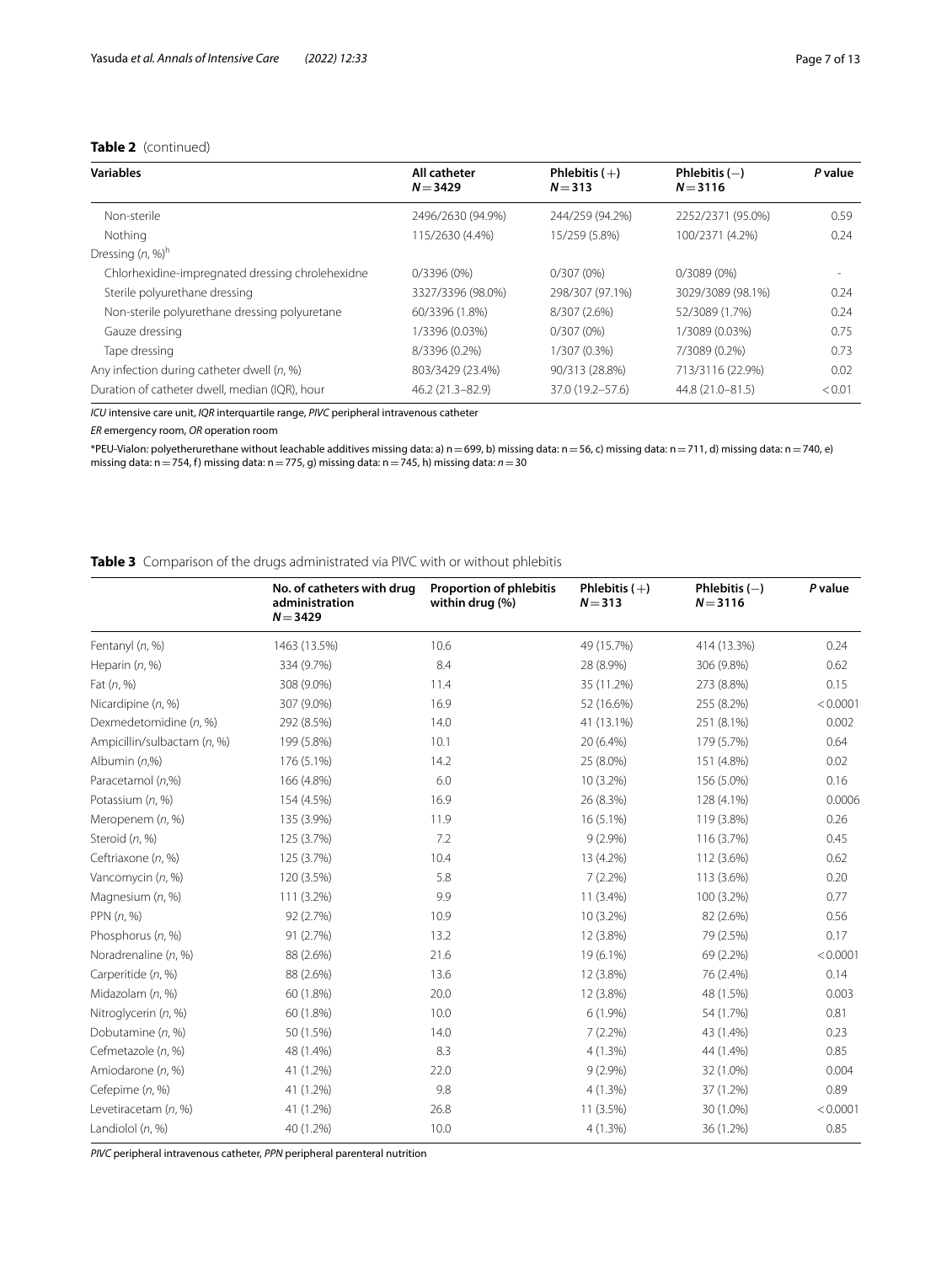## **Variables Univariable analysis** *N*=**3429 Phlebitis: 313 (9.1%) Multivariable analysis** *N*=**2460 Phlebitis: 247 (10.0%) HR (95% CI)** *p* **value HR (95% CI)** *p* **value** ICU characteristics Drug administration standardization 0.36 (0.20–0.66) 0.0009 0.35 (0.17–0.76) 0.007 Education on venous catheter management for nurses 1.29 (1.03–1.63) 0.03 1.15 (0.86–1.54) 0.35 Patient characteristics Age 1.01 (0.99–1.01) 0.15 1.01 (0.99–1.01) 0.28 Gender, male 0.69 (0.55–0.86) 0.0009 0.85 (0.64–1.12) 0.24 BMI  $16-22$  Ref.  $22$  Ref.  $22$  Ref.  $22$  Ref.  $22$  $\leq$ 15  $\leq$  1.14 (0.45–2.90) 0.78 1.18 (0.60–2.33) 0.62 23–29 0.95 (0.62–1.46) 0.83 0.86 (0.65–1.14) 0.29 30≤ 0.58 (0.14–2.38) 0.45 0.43 (0.20–0.95) 0.04 APACHE II  $16-25$  Ref.  $\overline{R}$  Ref.  $\overline{R}$   $\overline{R}$  Ref.  $\overline{R}$  Ref.  $\overline{R}$   $\overline{R}$  Ref.  $\overline{R}$   $\overline{R}$   $\overline{R}$   $\overline{R}$   $\overline{R}$   $\overline{R}$   $\overline{R}$   $\overline{R}$   $\overline{R}$   $\overline{R}$   $\overline{R}$   $\overline{R}$   $\overline{R}$   $\overline{R}$   $\overline{R}$  $\leq$ 15  $\leq$  1.09 (0.85–1.39) 0.49 1.07 (0.79–1.45) 0.65 25< 0.77 (0.56–1.05) 0.10 0.70 (0.48–1.01) 0.06 Catheter characteristics Catheter inserted by (*n*,%) Nurse Ref. – Ref. – Doctor 0.55 (0.35–0.86) 0.009 0.55 (0.32–0.94) 0.03 Number of trials for insertion (*n*,%)  $\mathsf{Ref.}$  and  $\mathsf{Ref.}$  and  $\mathsf{Ref.}$  and  $\mathsf{Ref.}$  and  $\mathsf{Ref.}$  2 0.90 (0.60–1.34) 0.59 1.01 (0.67–1.53) 0.95 3 1.44 (0.89–2.32) 0.14 1.35 (0.81–2.24) 0.25  $\geq$ 4 0.84 (0.35–2.04) 0.70 1.34 (0.54–3.33) 0.53 Use of ultrasonography 0.51 (0.19–1.38) 0.19 0.78 (0.24–2.56) 0.68 Inserted site Forearm **Ref.** Ref. **Ref.** Ref. **Ref.** Ref. **Ref.** 2. **Ref.** 2. **Ref.** 2. **Ref.** 2. **Ref.** 2. **Ref.** 2. **Ref.** 2. **Ref.** 2. **Ref.** 2. **Ref.** 2. **Ref.** 2. **Ref.** 2. **Ref.** 2. **Ref.** 2. **Ref.** 2. **Ref.** 2. **Ref.** 2. **Ref.** 2 Upper arm 0.61 (0.39–0.95) 0.61 (0.39–0.95) 0.03 0.52 (0.32–0.85) 0.009 Elbow 0.84 (0.50–1.43) 0.53 0.95 (0.50–1.79) 0.87 Wrist CD 2014 0.70 (0.38–1.28) 0.24 0.56 (0.26–1.21) 0.14 Hand 1.0004 0.58 (0.40–0.84) 0.004 0.67 (0.43–1.04) 0.08 Lower leg 0.87 (0.56–1.34) 0.52 0.74 (0.46–1.21) 0.23 Dorsal foot 0.96 (0.58–1.57) 0.86 0.95 (0.55–1.66) 0.87 Catheter size 22–24G Ref. Ref.  $\geq$ 18G 218 1.97 (0.68–5.77) 0.21 20G 0.59 (0.44–0.79) 0.0004 0.75 (0.52–1.08) 0.12 Dressing Sterile dressing Ref. 2008 and 2008 Ref. 2008 and 2008 Ref. 2008 Ref. 2008 Ref. 2008 Ref. 2008 Ref. 2008 Ref. Non-sterile dressing 0.86 (0.70-2.64) 0.36 0.90 (0.28-2.89) 0.86 Catheter material Polyurethane Ref. Ref. Ref. PEU-Vialon\* 0.61 (0.46-0.81) 0.0007 0.70 (0.49-1.02) 0.06 0.061 0.46-0.81 Tetrafluoroethylene 0.95 (0.71–1.38) 0.95 (0.71–1.38) 0.95 (0.71–1.38) 0.95 (0.71–1.38) Others 2.57 (0.72–2.62) 0.34 0.93 (0.21–4.16) 0.93 Infection during catheter dwell 1.10 (0.86–1.40) 0.47 1.36 (0.99–1.85) 0.06

## <span id="page-7-0"></span>**Table 4** Univariate and multivariable analysis for phlebitis using marginal Cox regression analysis for phlebitis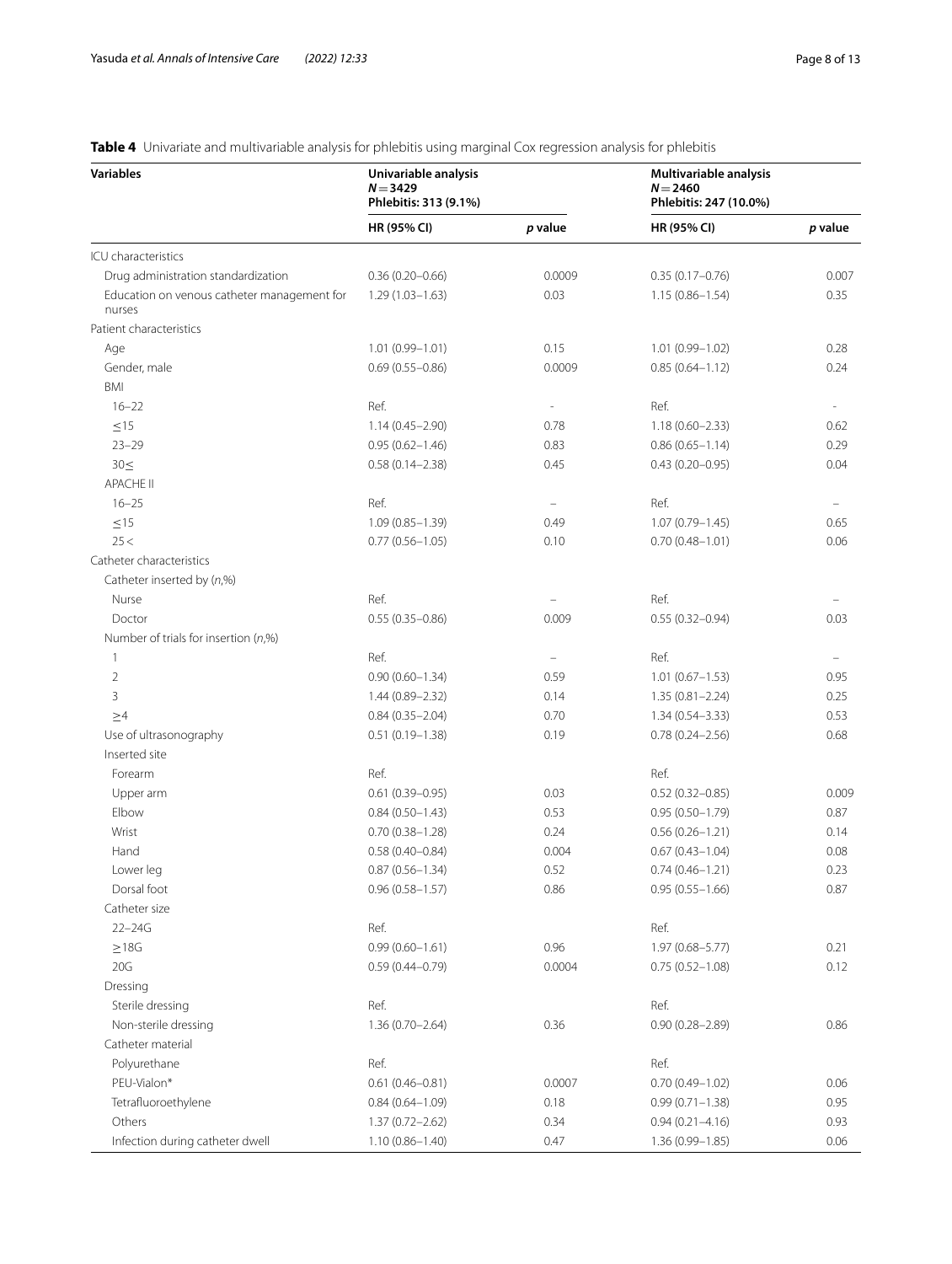## **Table 4** (continued)

| <b>Variables</b>     | Univariable analysis<br>$N = 3429$<br>Phlebitis: 313 (9.1%) |          | Multivariable analysis<br>$N = 2460$<br>Phlebitis: 247 (10.0%) |          |
|----------------------|-------------------------------------------------------------|----------|----------------------------------------------------------------|----------|
|                      | HR (95% CI)                                                 | p value  | <b>HR (95% CI)</b>                                             | p value  |
| Drug characteristics |                                                             |          |                                                                |          |
| Fentanyl (n, %)      | $0.89(0.65 - 1.21)$                                         | 0.45     | $0.81(0.54 - 1.21)$                                            | 0.29     |
| Heparin              | $0.62(0.42 - 0.92)$                                         | 0.02     | $0.65(0.40 - 1.07)$                                            | 0.09     |
| Fat                  | $1.89(1.04 - 3.41)$                                         | 0.04     | $0.67(0.40 - 1.10)$                                            | 0.11     |
| Nicardipine          | $1.97(1.46 - 2.65)$                                         | < 0.0001 | $1.85(1.29 - 2.66)$                                            | 0.0008   |
| Dexmedetomidine      | $1.16(0.83 - 1.61)$                                         | 0.38     | $1.08(0.72 - 1.63)$                                            | 0.70     |
| Ampicillin/sulbactam | $1.00(0.63 - 1.57)$                                         | 0.99     | $0.79(0.47 - 1.31)$                                            | 0.36     |
| Albumin              | $0.87(0.44 - 1.71)$                                         | 0.68     | $1.36(0.82 - 2.23)$                                            | 0.23     |
| Paracetamol          | $0.63(0.34 - 1.18)$                                         | 0.15     | $0.69(0.33 - 1.46)$                                            | 0.33     |
| Potassium            | $1.62(1.08 - 2.42)$                                         | 0.02     | $1.32(0.79 - 2.21)$                                            | 0.30     |
| Meropenem            | $0.76(0.46 - 1.26)$                                         | 0.28     | $0.99(0.52 - 1.87)$                                            | 0.96     |
| Steroid              | $0.62(0.32 - 1.20)$                                         | 0.16     | $0.68(0.32 - 1.43)$                                            | 0.31     |
| Ceftriaxone          | $0.88(0.51 - 1.54)$                                         | 0.66     | $0.69(0.37 - 1.31)$                                            | 0.26     |
| Vancomycin           | $0.42(0.20 - 0.87)$                                         | 0.02     | $0.43(0.18 - 1.03)$                                            | 0.06     |
| Magnesium            | $0.98(0.54 - 1.79)$                                         | 0.95     | $0.68(0.27 - 1.69)$                                            | 0.40     |
| PPN                  | $0.90(0.48 - 1.69)$                                         | 0.74     | $0.78(0.37 - 1.62)$                                            | 0.50     |
| Phosphorus           | $1.30(0.73 - 2.31)$                                         | 0.38     | $1.11(0.53 - 2.33)$                                            | 0.79     |
| Noradrenaline        | 2.54 (1.60-4.04)                                            | < 0.0001 | 2.42 (1.40-4.20)                                               | 0.002    |
| Carperitide          | $1.13(0.64 - 2.02)$                                         | 0.67     | $0.93(0.46 - 1.84)$                                            | 0.83     |
| Midazolam            | $1.63(0.92 - 2.91)$                                         | 0.10     | $1.50(0.72 - 3.11)$                                            | 0.28     |
| Nitroglycerin        | $0.73(0.32 - 1.63)$                                         | 0.44     | $0.22(0.05 - 0.92)$                                            | 0.04     |
| Dobutamine           | $1.54(0.73 - 3.26)$                                         | 0.26     | $1.14(0.48 - 2.68)$                                            | 0.77     |
| Cefmetazole          | $1.20(0.45 - 3.22)$                                         | 0.72     | $0.92(0.22 - 3.82)$                                            | 0.90     |
| Amiodarone           | $2.34(1.21 - 4.55)$                                         | 0.01     | $3.67(1.75 - 7.71)$                                            | 0.0006   |
| Cefepime             | $0.58(0.22 - 1.56)$                                         | 0.28     | $0.70(0.25 - 1.96)$                                            | 0.49     |
| Levetiracetam        | $1.54(0.21 - 11.1)$                                         | 0.67     | $5.65(2.80 - 11.4)$                                            | < 0.0001 |
| Landiolol            | $0.75(0.28 - 2.00)$                                         | 0.56     | $0.73(0.23 - 2.38)$                                            | 0.61     |

Akaike's information criterion, 3476.5

*APACHE* Acute Physiology And Chronic Health Evaluation, *BMI* body mass index, *CI* confdence interval, *ICU* intensive care unit, *HR* hazard ratio, *PPN* peripheral parenteral nutrition

95% CI, 0.32–0.94), and upper arm insertion site as forearm reference (HR, 0.52; 95% CI, 0.32–0.85). Nitroglycerin was associated with decreased phlebitis (HR, 0.22; 95% CI, 0.05–0.92). Furthermore, both univariable and multivariable regression models showed consistent estimates for HRs and suggested the robustness of the analyses.

The sensitivity analysis results using the backward selection method in the multivariate analysis are shown in Addi-tional file [1](#page-10-0): Table S5. The results were similar to those of the primary analysis.

## **Discussion**

This study examined and identified the risk factors associated with phlebitis in critically ill patients admitted to the ICU. In particular, in the fnal multivariate model, the standardized drug administration measures in the ICU, use of the upper arm for catheter insertion, and nitroglycerin were shown to have a signifcantly reduced association with phlebitis. However, the most common factors that increased the incidence of phlebitis were drugs, such as nicardipine, noradrenaline, amiodarone, and levetiracetam. Some fndings of this study pertaining to critically ill patients were similar to the fndings of studies in a general hospital ward setting [[10](#page-11-10)[–12](#page-11-11), [19](#page-11-12)[–30](#page-12-0)]. Previous studies related to general wards showed the increased risk of phlebitis with the administration of nicardipine and noradrenaline [[12](#page-11-11), [31](#page-12-1)[–33\]](#page-12-2). In addition, the present study showed that PIVC insertion in the upper arm was signifcantly associated with lower phlebitis rates than that in the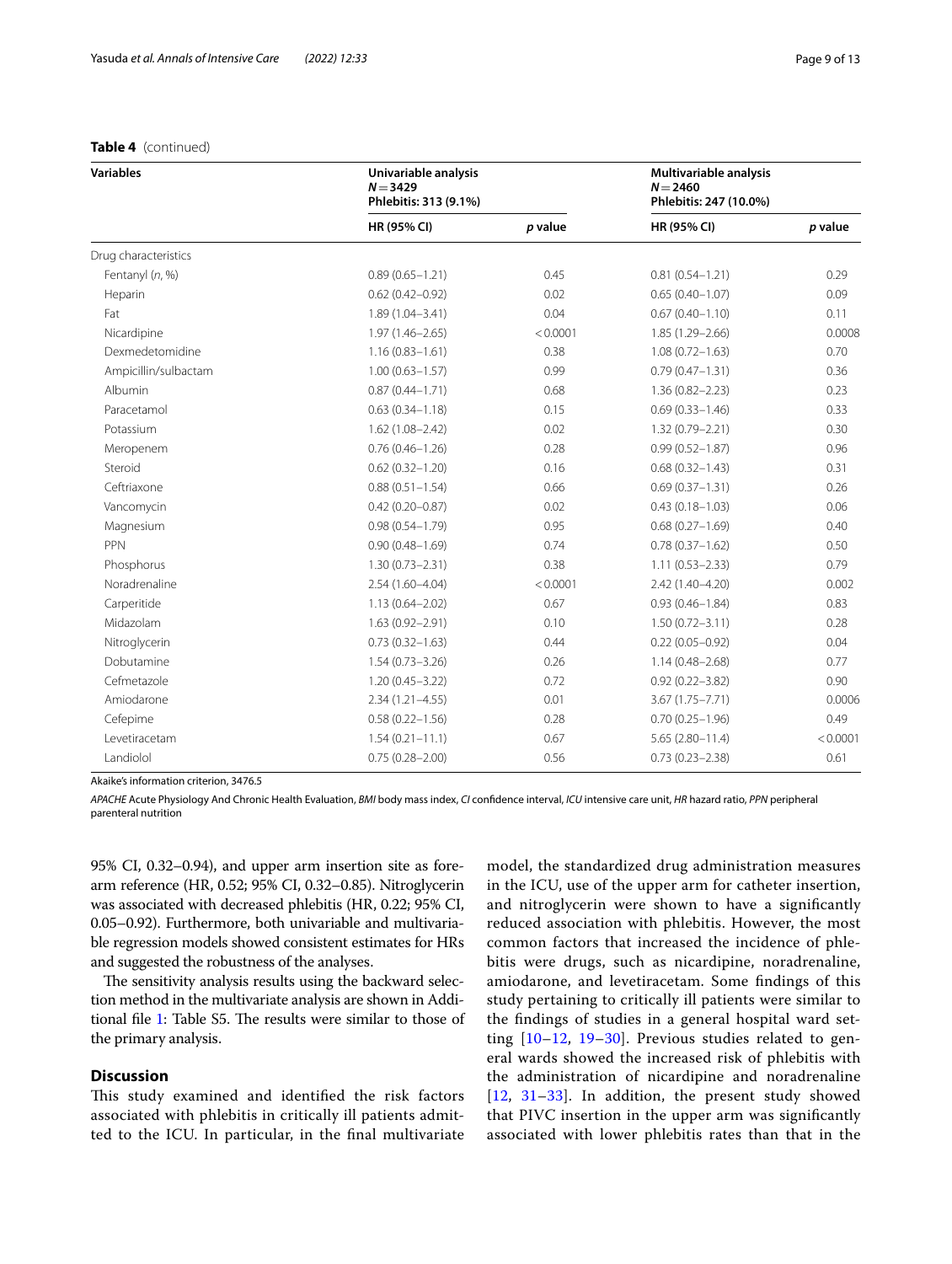forearm, similar to a fnding reported in previous studies in general wards [\[34](#page-12-3)].

This study found that standardized drug administration measures in the ICU may have reduced the risk of phlebitis. Although there have been many reports on the various benefts of pharmacist interventions in the ICU [[35–](#page-12-4)[37\]](#page-12-5), no study has examined the impact of specifc interventions, such as standardized drug administration measures in the ICU. The role of pharmacists in improving the quality of care in the ICU has been clearly defned by the Society of Critical Care Medicine (SCCM)  $[38]$ . The SCCM recommends that ICU pharmacists monitor the appropriateness of drug administration, including the regimen used and potential for drug interactions, but the method was not indicated. The standardized drug administration measures in the ICU in this study was defned in detail according to documented standard operating procedures for drug administration. Thus, even if a drug with a high potential for causing complications is administered according to the predetermined rules, the risk of phlebitis can be reduced as much as possible. Although potassium is generally thought to increase the risk of phlebitis [\[39\]](#page-12-7), it was not identifed in this study as a factor that increased the risk of phlebitis, likely as our protocols for potassium administration in the ICU involve only low doses through a PIVCs. Along with using the expertise of ICU pharmacists, establishing predetermined rules on how the drugs are administered may help reduce the incidence of phlebitis.

Few reports have assessed the risk of phlebitis from PIVCs inserted into the upper extremities, and the risk remains unknown. Similar to midline catheters and peripherally inserted central catheters (PICCs) inserted into the upper extremities [[40\]](#page-12-8), PIVCs inserted in the upper arm are generally placed in large-diameter vessels to facilitate natural hemodilution of IV drugs and reduce the likelihood of chemical phlebitis  $[41]$  $[41]$  $[41]$ . This could be attributed to the following mechanisms: frst, the mechanisms underlying phlebitis is mechanical stimulation of the vascular wall by catheters [[42,](#page-12-10) [43](#page-12-11)], and catheters inserted in highly mobile areas, such as the hand and forearm may cause phlebitis due to the increased stress on the vascular wall if the catheter is not frmly fxed [[44\]](#page-12-12). Second, the large diameter of the veins in the upper arm may lead to a reduced risk of phlebitis. If the diameter of the peripheral venous catheter is large relative to the diameter of the blood vessel, the stimulus hitting the vessel wall may be increased. Studies have shown that the rate of catheter complications is higher in the upperextremity veins than in the lower-extremity veins [\[34](#page-12-3)], suggesting that the size of the vessel diameter contributes to the development of phlebitis.

A large number of drugs are administered to critically ill patients in the ICU; therefore, the frequency of PIVCrelated complications is expected to be high. Various studies have reported the efect of administered drugs on the development of phlebitis [[32](#page-12-13), [33](#page-12-2), [39,](#page-12-7) [45](#page-12-14), [46](#page-12-15)]. In the present study, the efects of 26 drugs on phlebitis selected from a database of more than 300 drugs were examined. It is recommended that high-risk drugs for PIVC-related complications, such as nicardipine and noradrenaline, be administered through a central venous catheter. However, because of complications associated with central venous catheters [\[47](#page-12-16), [48](#page-12-17)], such drugs are often administered through PIVCs. There is still uncertainty about the best device selection when administering those drugs with high phlebitis risk. This study may provide new insights into PIVC management, and these considerations could be used for device selection.

This study had limitations. First, we could not examine the risk factors for phlebitis by its severity and only examine risk factors for low-grade phlebitis. The severity of phlebitis included in this analysis was mostly grade 1 (73.8%), and grade 3 and 4 together accounted for only 4.5%. Therefore, whether the study results could be applied to more severe phlebitis is unknown. Second, it was impossible to verify whether the multivariate model presented in this study was the best one. In this study, only clinically important factors for phlebitis development were included in the multivariate analysis, and model selection methods such as the stepwise method were not used. This may have resulted in underestimation or overestimation of each potential risk factor. However, since this was exploratory research of risk factors and not a predictive modeling study, the multivariate model was believed to have achieved the minimum objective. In addition, the present study was conducted as multivariate analysis (exploratory analysis), making it impossible to show a causal relationship between each factor and phlebitis occurrence. Third, not all the drugs administered could be included in the multivariable analysis. However, there may have been other drugs besides the selected ones that posed a risk of phlebitis development. It was difficult to examine all the drugs using a classical multivariable model, and further investigation may be necessary to explore the risk of phlebitis caused by all the drugs. Fourth, the drugs included in the multivariable analysis of this study were binary variables, which may not have correctly assessed the inherent risk of the drugs. The drug effect depends not only on its administration but also on the drug dose administered. Hence, there is a need to assess the risk of drugs causing phlebitis using methods that can assess the risk of the administered drug, other than the binary variable method. Therefore, the study results may not have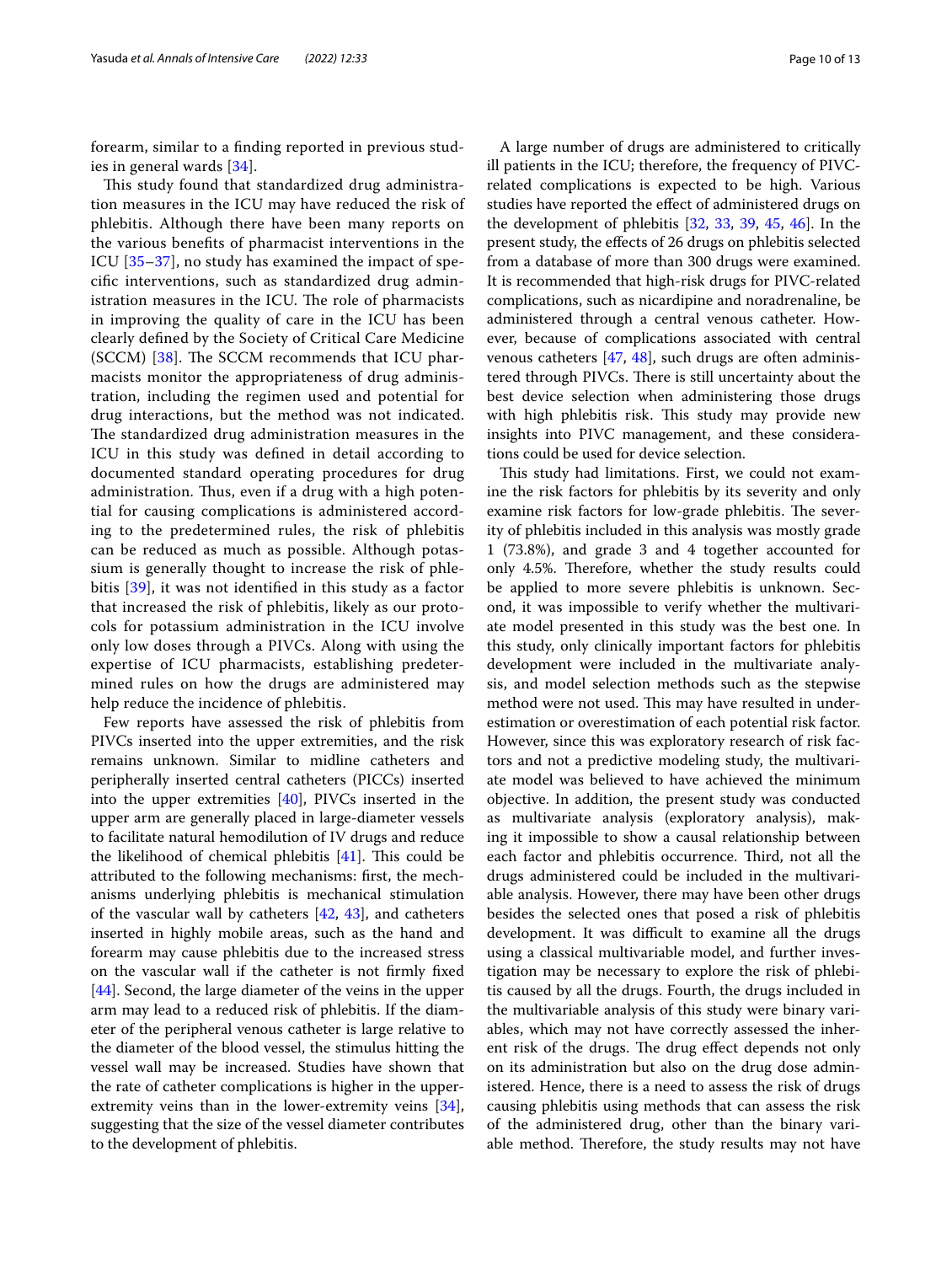direct clinical relevance. It may be necessary to evaluate the risk of drugs as a continuous variable. Finally, the present analysis method does not address the issue of timedependent confounding of drug administration, leaving immortal time bias. The time zero for COX regression analysis is ICU admission, and the time lag before the drug is administered may cause immortal time bias. A major reason that this study considered drug administration variables as a binary variable of whether the drug was administered was the difficulty in extracting the timing of initiation of each drug from patient charts at all 22 participating facilities. Another reason is that this study assumed it would be best to treat the drugs as a binary variable as the frst used in this study to compare the results of this study with those of previous studies. This study also believes it is necessary to conduct analyses that consider time-dependent variables; therefore, this will be the subject of the next study.

#### **Conclusions**

Various factors may be involved in the phlebitis development caused by peripheral venous catheters in critically ill patients, including institutional, patient, catheter, and drug-induced factors. The involvement of drug factors is particularly important for phlebitis caused by peripheral venous catheters in critically ill patients. Further investigation that can examine many drug factors simultaneously and the evaluation of drug factors is necessary.

#### **Abbreviations**

APACHE: Acute Physiology and Chronic Health Evaluation; CI: Confdence interval; ER: Emergency room; HR: Hazard ratio; ICU: Intensive care unit; INS: Infusion Nurse Society; IQR: Interquartile range; PICC: Peripherally inserted central catheter; PIVC: Peripheral intravascular catheters; SAPS: Simplifed acute physiology score; SCCM: Society of Critical Care Medicine; SD: Standard deviation; SOFA: Sequential organ failure assessment.

#### **Supplementary Information**

The online version contains supplementary material available at [https://doi.](https://doi.org/10.1186/s13613-022-01009-5) [org/10.1186/s13613-022-01009-5](https://doi.org/10.1186/s13613-022-01009-5).

<span id="page-10-0"></span>**Additional fle 1: Table S1.** The defnition of phlebitis (INS). **Table S2.** The defnition of each element of INS phlebitis defnition. **Table S3.** Proportion and incidence of phlebitis per catheter. **Table S4.** Characteristics of phlebitis. Table S5. Sensitivity analysis of multivariable analysis for phlebitis using backward selection method. **Figure S1.** Spline curve of age and body mass index for the Occurrence of Phlebitis. **a** age, **b** body mass index, **c** APACHE II.

<span id="page-10-1"></span>**Additional fle 2.** STROBE Statement—checklist of items that should be included in reports of observational studies

#### **Acknowledgements**

We would like to acknowledge Yoshiro Hayashi, Toru Takebayashi, Mikihiro Maeda, Takuya Shiga, Taku Furukawa, Mototaka Inaba, Sachito Fukuda, Kiyoyasu Kurahashi, Sarah Murakami, Yusuke Yasumoto, Tetsuro Kamo, Masaaki Sakuraya, Rintaro Yano, Toru Hifumi, Masahito Horiguchi, Izumi Nakayama,

Masaki Nakane, Kohei Ota, Tomoaki Yatabe, Masataka Yoshida, Maki Murata, Kenichiro Fujii, Junki Ishii, Yui Tanimoto, Toru Takase, Tomoyuki Masuyama, Masamitsu Sanui, Takuya Kawaguchi, Junji Kumasawa, Norimichi Uenishi, Toshihide Tsujimoto, Kazuto Onozuka, Shodai Yoshihiro, Takakiyo Tatumichi, Akihiro Inoue, Bun Aoyama, Moemi Okazaki, Takuya Fujimine, Jun Suzuki, Tadashi Kikuchi, Satomi Tone, Mariko Yonemori, Kenji Nagaoka, Naomi Kitano, Masaki Ano, Ichiro Nakachi, Ai Ishimoto, Misa Torii, Junichi Maehara, Yasuhiro Gushima, Noriko Iwamuro, and the registered nurses of the ICU of IUHW Mita Hospital for their support with data collection at 22 institutions (Kameda Medical Center, Hiroshima University Hospital, Jichi Medical University Saitama Medical Center, Japanese Red Cross Musashino Hospital, Sakai City Medical Center, Fujita Health Univresity, Japanese Red Cross Society Wakayama Medical Center, JA Hiroshima General Hospital, Kagawa University Hospital, Kochi Medical School Hospital, Japanese Red Cross Kyoto Daiichi Hospital, Tohoku University Hospital, Nerima Hikarigaoka Hospital, Saiseikai Kumamoto Hospital, Okinawa Chubu Hospital, Shiroyama Hospital, Okayama Saiseikai General Hospital, Nagasaki University Hospital, Saiseikai Utsunomiya Hospital, Mitsui Memorial Hospital, International University of Health and Welfare Mita Hospital, and Yamagata University Hospital). The names of the individual members of the Group will be searchable through their individual PubMed records. We also thank Editage for proofreading this manuscript.

AMOR–VENUS study group: a monitored e-mail address: hyasuda1021@gmail. com

#### **Author contributions**

RyY conceived the study and participated in the design of the study, acquisition, analysis and interpretation of data, and drafting of the manuscript. CMR conceived the study and participated in the design of the study, interpretation of data, and drafting of the manuscript. NM conceived the study and participated in the design of the study, interpretation of data, and drafting of the manuscript. RY conceived the study and participated in the design of the study; acquisition, analysis, and interpretation of data; and drafting of the manuscript. YKo conceived the study and participated in the design of the study; acquisition, analysis, and interpretation of data; and drafting of the manuscript. YKi conceived the study and participated in the design of the study; acquisition, analysis, and interpretation of data; and drafting of the manuscript. NK conceived the study and participated in the design of the study; acquisition, analysis, and interpretation of data; and drafting of the manuscript. KS participated in the design of the study, acquisition of data, and drafting of the manuscript. NS conceived the study and participated in the design of the study; acquisition, analysis, and interpretation of data; and drafting of the manuscript. KM conceived the study and participated in the design of the study; acquisition, analysis, and interpretation of data; and drafting of the manuscript. TA conceived the study and participated in the design of the study; acquisition, analysis, and interpretation of data; and drafting of the manuscript. All authors read and approved the fnal manuscript.

#### **Funding**

This work was supported by Grants-in-Aid for Scientifc Research, Japan Society for the Promotion of Science (JAPAN) [Grant Number 17K15870].

#### **Availability of data and materials**

The datasets generated during and/or analyzed during the current study are not publicly available due to post hoc analyses by the co-authors. However, they are available from the corresponding author on reasonable request.

#### **Declarations**

#### **Ethics approval and consent to participate**

This study was approved by the Institutional Review Board or Medical Ethics Committee of each study institution. The need for informed consent was waived, and an opt-out recruitment method was employed.

#### **Consent for publication**

Not applicable.

#### **Competing interests**

The authors declare that they have no competing interests.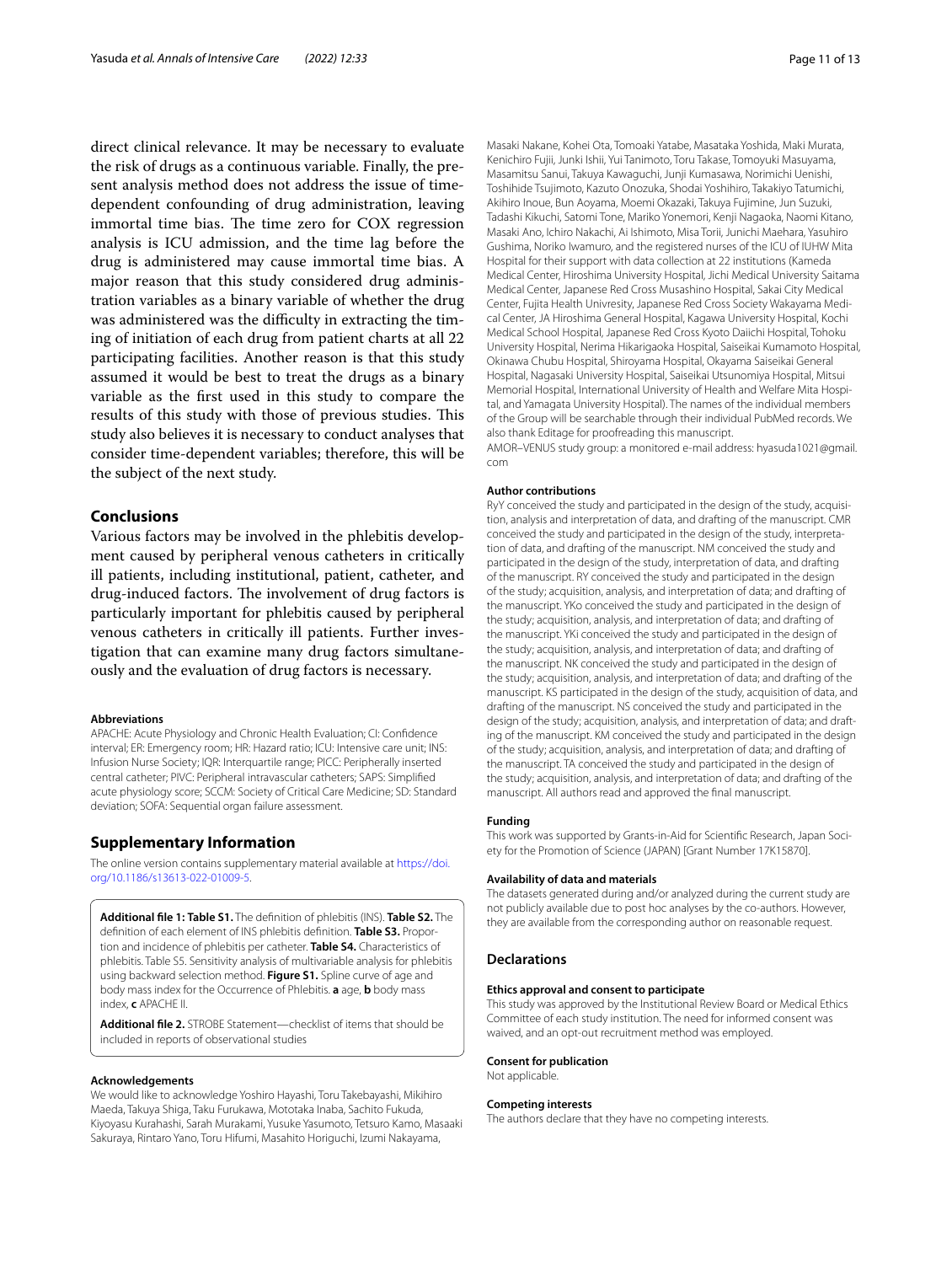#### **Author details**

<sup>1</sup> Department of Emergency and Critical Care Medicine, Jichi Medical University Saimata Medical Center, 1-847, Amanuma-cho, Oomiya-ku, Saitama-shi, Saitama 330-8503, Japan. <sup>2</sup> Department of Clinical Research Education and Training Unit, Keio University Hospital Clinical and Translational Research Center (CTR), Tokyo, Japan. <sup>3</sup>School of Nursing, Midwifery and Social Work, UQ Centre for Clinical Research, The University of Queensland, Brisbane, QLD, Australia. 4 School of Nursing and Midwifery, and Alliance for Vascular Access Teaching and Research, Griffith University, Nathan, QLD, Australia. <sup>5</sup>Herston Infectious Diseases Institute; Nursing and Midwifery Research Centre, Royal Brisbane and Women's Hospital, Metro North Hospital and Health Service, Herston, QLD, Australia. <sup>6</sup> Department of Healthcare Epidemiology, School of Public Health in the Graduate School of Medicine, Kyoto University, Kyoto, Japan.<sup>7</sup> Department of Intensive Care Medicine, Kameda Medical Center, Chiba, Japan. <sup>8</sup> Department of Intensive Care Medicine, Chiba Emergency Medical Center, Chiba-shi, Japan. <sup>9</sup> Department of Medical Engineer, Kameda Medical Center, Chiba, Japan. <sup>10</sup>Department of Emergency and Critical Care Medicine, Graduate School of Biomedical and Health Sciences, Hiroshima University, Hiroshima, Japan. 11Division of Clinical Laboratory and Infection Control, Yamagata University Hospital, Yamagata, Japan. <sup>12</sup>Biostatistics, Clinical and Translational Research Center, Keio University School of Medicine, Tokyo, Japan. <sup>13</sup> School of Data Science, Yokohama City University, Kanagawa, Japan.

#### Received: 27 November 2021 Accepted: 25 March 2022 Published online: 08 April 2022

#### **References**

- <span id="page-11-0"></span>Savey A. Institut national de veille sanitaire (INVS) Surveillance des infections nosocomiales en réanimation adulte. Résultats REA-Raisin, France, résultats 2011. Lyon: INVS; 2012.
- <span id="page-11-1"></span>2. Yasuda H, Yamamoto R, Hayashi Y, Kotani Y, Kishihara Y, Kondo N, et al. Occurrence and incidence rate of peripheral intravascular catheterrelated phlebitis and complications in critically ill patients: a prospective cohort study (AMOR–VENUS study). J Intensive Care. 2021;9:3. [https://doi.](https://doi.org/10.1186/s40560-020-00518-4) [org/10.1186/s40560-020-00518-4](https://doi.org/10.1186/s40560-020-00518-4).
- <span id="page-11-2"></span>3. Park HJ, Kim KH, Lee HJ, Jeong EC, Kim KW, Suh DI. Compartment syndrome due to extravasation of peripheral parenteral nutrition: extravasation injury of parenteral nutrition. Korean J Pediatr. 2015;58:454–8. [https://doi.org/10.3345/kjp.2015.58.11.454.](https://doi.org/10.3345/kjp.2015.58.11.454)
- Sacks GS, Mir TL, Lee M. Skin necrosis induced by extravasation of glycerol-containing peripheral parenteral nutrition formulation. J Miss State Med Assoc. 1999;40:307–11.
- <span id="page-11-3"></span>5. Kahn JM, Kress JP, Hall JB. Skin necrosis after extravasation of low-dose vasopressin administered for septic shock. Crit Care Med. 2002;30:1899– 901. <https://doi.org/10.1097/00003246-200208000-00038>.
- <span id="page-11-4"></span>6. Kleidon TM, Keogh S, Flynn J, Schults J, Mihala G, Rickard CM. Flushing of peripheral intravenous catheters: a pilot, factorial, randomised controlled trial of high versus low frequency and volume in paediatrics. J Paediatr Child Health. 2020;56:22–9. <https://doi.org/10.1111/jpc.14482>.
- 7. Rickard CM, Marsh N, Webster J, Runnegar N, Larsen E, McGrail MR, et al. Dressings and securements for the prevention of peripheral intravenous catheter failure in adults (SAVE): a pragmatic, randomised controlled, superiority trial. Lancet. 2018;392:419–30. [https://doi.org/10.1016/S0140-](https://doi.org/10.1016/S0140-6736(18)31380-1) [6736\(18\)31380-1.](https://doi.org/10.1016/S0140-6736(18)31380-1)
- 8. Rickard CM, Webster J, Wallis MC, Marsh N, McGrail MR, French V, et al. Routine versus clinically indicated replacement of peripheral intravenous catheters: a randomised controlled equivalence trial. Lancet. 2012;380:1066–74. [https://doi.org/10.1016/S0140-6736\(12\)61082-4.](https://doi.org/10.1016/S0140-6736(12)61082-4)
- <span id="page-11-6"></span>9. Günther SC, Schwebel C, Hamidfar-Roy R, Bonadona A, Lugosi M, Ara-Somohano C, et al. Complications of intravascular catheters in ICU: defnitions, incidence and severity. A randomized controlled trial comparing usual transparent dressings versus new-generation dressings (the ADVANCED study). Intensive Care Med. 2016;42:1753–65. [https://doi.org/](https://doi.org/10.1007/s00134-016-4582-2) [10.1007/s00134-016-4582-2.](https://doi.org/10.1007/s00134-016-4582-2)
- <span id="page-11-10"></span>10. Larsen EN, Marsh N, O'Brien C, Monteagle E, Friese C, Rickard CM. Inherent and modifable risk factors for peripheral venous catheter failure during cancer treatment: a prospective cohort study. Support Care Cancer. 2021;29:1487–96. [https://doi.org/10.1007/s00520-020-05643-2.](https://doi.org/10.1007/s00520-020-05643-2)
- 11. Marsh N, Webster J, Larson E, Cooke M, Mihala G, Rickard CM. Observational study of peripheral intravenous catheter outcomes in adult hospitalized patients: a multivariable analysis of peripheral intravenous catheter failure. J Hosp Med. 2018;13:83–9. [https://doi.org/10.12788/jhm.](https://doi.org/10.12788/jhm.2867) [2867](https://doi.org/10.12788/jhm.2867).
- <span id="page-11-11"></span>12. Wallis MC, McGrail M, Webster J, Marsh N, Gowardman J, Playford EG, et al. Risk factors for peripheral intravenous catheter failure: a multivariate analysis of data from a randomized controlled trial. Infect Control Hosp Epidemiol. 2014;35:63–8. [https://doi.org/10.1086/674398.](https://doi.org/10.1086/674398)
- 13. Abolfotouh MA, Salam M, Bani-Mustafa A, White D, Balkhy HH. Prospective study of incidence and predictors of peripheral intravenous catheterinduced complications. Ther Clin Risk Manag. 2014;10:993–1001. [https://](https://doi.org/10.2147/TCRM.S74685) [doi.org/10.2147/TCRM.S74685.](https://doi.org/10.2147/TCRM.S74685)
- 14. Helm RE, Klausner JD, Klemperer JD, Flint LM, Huang E. Accepted but unacceptable: peripheral IV catheter failure. J Infus Nurs. 2019;42:151–64. <https://doi.org/10.1097/NAN.0000000000000326>.
- <span id="page-11-5"></span>15. Carr PJ, Rippey JCR, Cooke ML, Higgins NS, Trevenen ML, Foale A, et al. Derivation of a clinical decision-making aid to improve the insertion of clinically indicated peripheral intravenous catheters and promote vessel health preservation. An observational study. PLoS ONE. 2019;14: e0213923. <https://doi.org/10.1371/journal.pone.0213923>.
- <span id="page-11-7"></span>16. Ricard JD, Salomon L, Boyer A, Thiery G, Meybeck A, Roy C, et al. Central or peripheral catheters for initial venous access of ICU patients: a randomized controlled trial. Crit Care Med. 2013;41:2108–15. [https://doi.org/](https://doi.org/10.1097/CCM.0b013e31828a42c5) [10.1097/CCM.0b013e31828a42c5.](https://doi.org/10.1097/CCM.0b013e31828a42c5)
- <span id="page-11-8"></span>17. Infusion nurses S. Infusion nursing standards of practice. J Infus Nurs. 2006;29:S1–SS92
- <span id="page-11-9"></span>18. von Elm E, Altman DG, Egger M, Pocock SJ, Gøtzsche PC, Vandenbroucke JP, et al. The Strengthening the Reporting of Observational Studies in Epidemiology (STROBE) Statement: guidelines for reporting observational studies. Int J Surg. 2014;12:1495–9. [https://doi.org/10.1016/j.ijsu.2014.07.](https://doi.org/10.1016/j.ijsu.2014.07.013) [013.](https://doi.org/10.1016/j.ijsu.2014.07.013)
- <span id="page-11-12"></span>19. Lulie M, Tadesse A, Tsegaye T, Yesuf T, Silamsaw M. Incidence of peripheral intravenous catheter phlebitis and its associated factors among patients admitted to University of Gondar hospital, Northwest Ethiopia: a prospective, observational study. Thromb J. 2021;19:48. [https://doi.org/10.1186/](https://doi.org/10.1186/s12959-021-00301-x) [s12959-021-00301-x](https://doi.org/10.1186/s12959-021-00301-x).
- 20. Chen YM, Fan XW, Liu MH, Wang J, Yang YQ, Su YF. Risk factors for peripheral venous catheter failure: A prospective cohort study of 5345 patients. J Vasc Access. 2021.<https://doi.org/10.1177/11297298211015035>.
- 21. Liu C, Chen L, Kong D, Lyu F, Luan L, Yang L. Incidence, risk factors and medical cost of peripheral intravenous catheter-related complications in hospitalised adult patients. J Vasc Access. 2022;23:57–66. [https://doi.org/](https://doi.org/10.1177/1129729820978124) [10.1177/1129729820978124](https://doi.org/10.1177/1129729820978124).
- 22. Lee S, Kim K, Kim JS. A model of phlebitis associated with peripheral intravenous catheters in orthopedic inpatients. IJERPH. 2019;16:3412. [https://](https://doi.org/10.3390/ijerph16183412) [doi.org/10.3390/ijerph16183412.](https://doi.org/10.3390/ijerph16183412)
- 23. Simin D, Milutinović D, Turkulov V, Brkić S. Incidence, severity and risk factors of peripheral intravenous cannula-induced complications: an observational prospective study. J Clin Nurs. 2019;28:1585–99. [https://doi.](https://doi.org/10.1111/jocn.14760) [org/10.1111/jocn.14760](https://doi.org/10.1111/jocn.14760).
- 24. Nyika ML, Mukona D, Zvinavashe M. Factors contributing to phlebitis among adult patients admitted in the medical-surgical units of a Central Hospital in Harare. Zimbabwe J Infus Nurs. 2018;41:96–102. [https://doi.](https://doi.org/10.1097/NAN.0000000000000265) [org/10.1097/NAN.0000000000000265](https://doi.org/10.1097/NAN.0000000000000265).
- 25. Miliani K, Taravella R, Thillard D, Chauvin V, Martin E, Edouard S, et al. Peripheral venous catheter-related adverse events: evaluation from a multicentre epidemiological study in France (the CATHEVAL Project). PLoS ONE. 2017;12: e0168637. [https://doi.org/10.1371/journal.pone.](https://doi.org/10.1371/journal.pone.0168637) [0168637](https://doi.org/10.1371/journal.pone.0168637).
- 26. Arias-Fernández L, Suérez-Mier B, Martínez-Ortega MD, Lana A. Incidence and risk factors of phlebitis associated to peripheral intravenous catheters. Enferm Clin. 2017;27:79–86. [https://doi.org/10.1016/j.enfcli.2016.07.](https://doi.org/10.1016/j.enfcli.2016.07.008) [008.](https://doi.org/10.1016/j.enfcli.2016.07.008)
- 27. Singh R, Bhandary S, Pun KD. Peripheral intravenous catheter related phlebitis and its contributing factors among adult population at KU Teaching Hospital. Kathmandu Univ Med J (KUMJ). 2008;6:443–7. [https://](https://doi.org/10.3126/kumj.v6i4.1732) [doi.org/10.3126/kumj.v6i4.1732.](https://doi.org/10.3126/kumj.v6i4.1732)
- 28. Nassaji-Zavareh M, Ghorbani R. Peripheral intravenous catheter-related phlebitis and related risk factors. Singapore Med J. 2007;48:733–6.